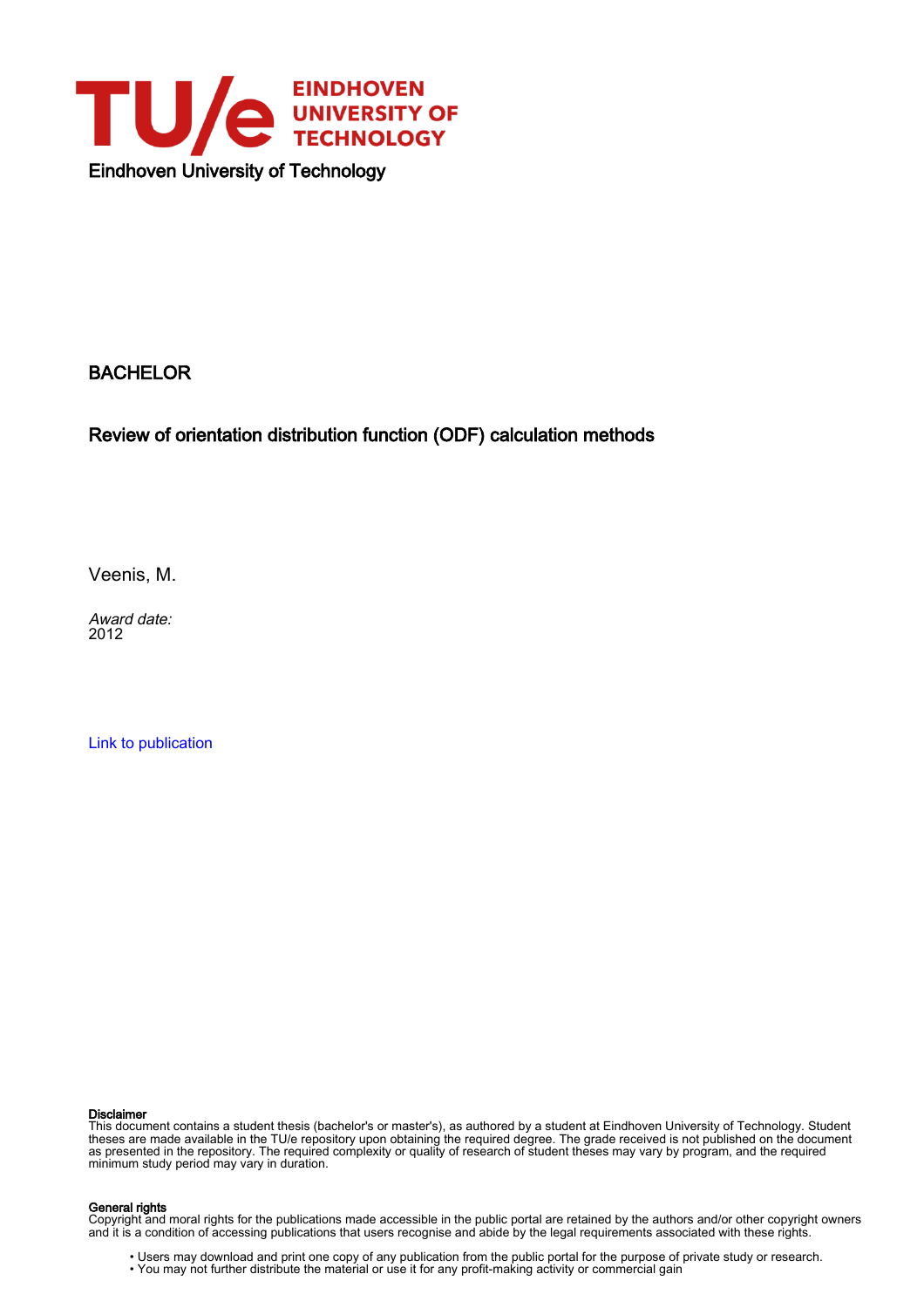# Review of Orientation Distribution Function (ODF) Calculation Methods

Marthe Veenis

September 19, 2012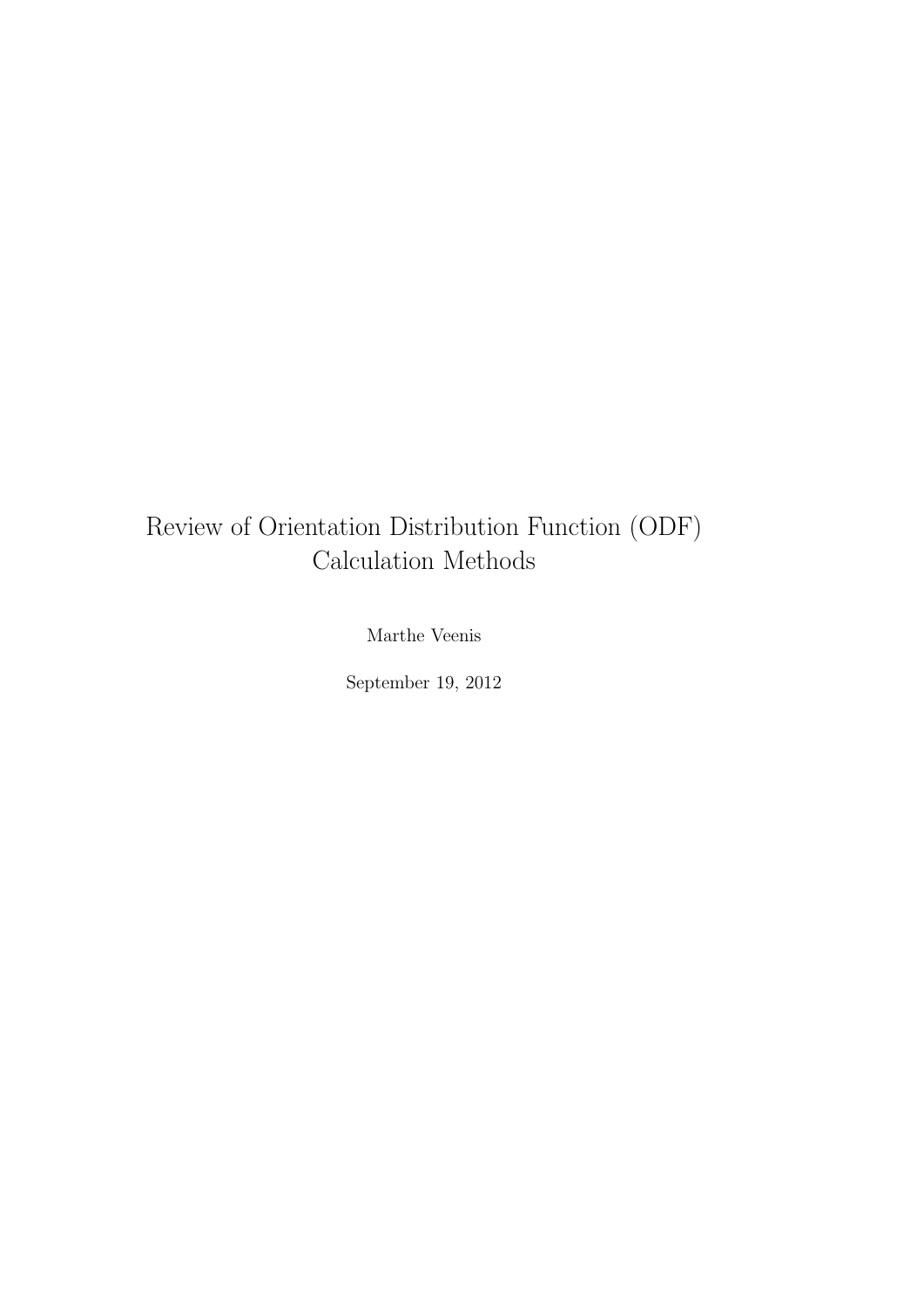Bachelorproject for the Bachelor of Industrial and Applied Mathematics at Eindhoven University of Technology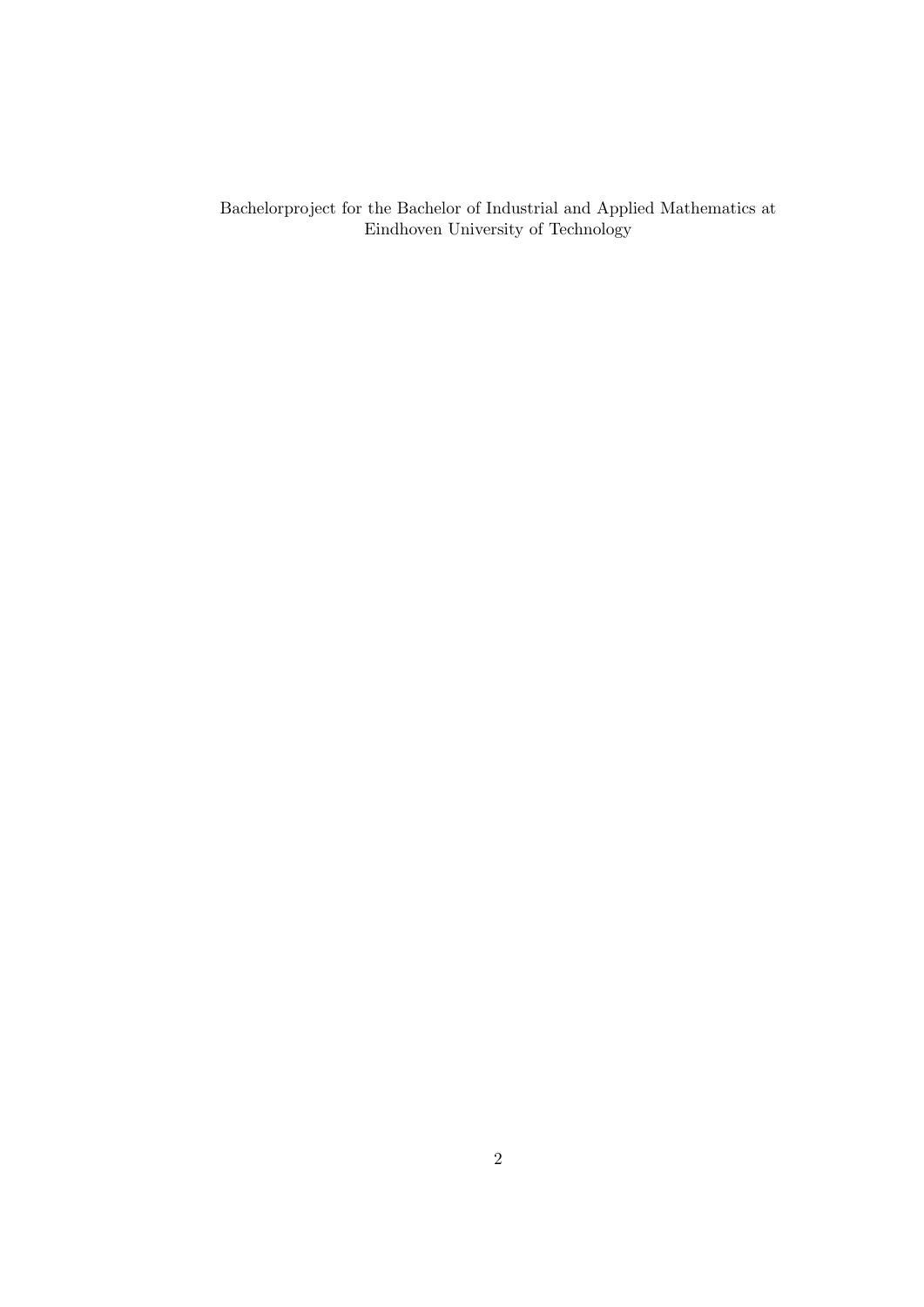#### Abstract

This review summarizes and discusses the various methods for calculating an orientation distribution function (ODF) in high angular resolution diffusion imaging (HARDI). It compresses a variety of articles on the subject into a single, consistent, coherent document. In doing so, we hope to clarify the relations between the various ODF calculation methods and provide as single reference document for those wishing to review or use these methods. We also discuss the assumptions made and specific problems associated with ODF calculations.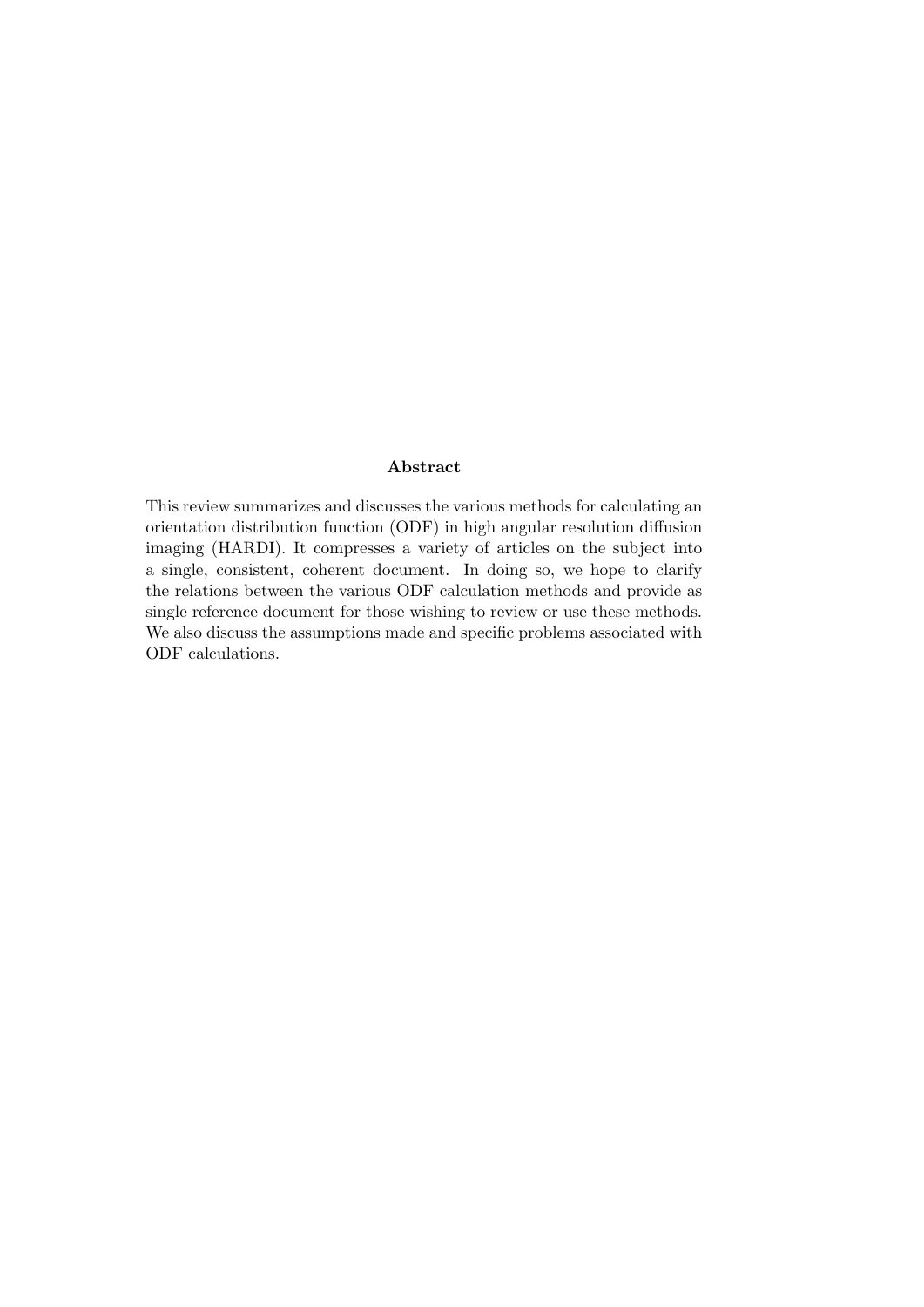# **Contents**

| $\mathbf 1$    | Introduction<br>4 |                                                                |                                                                         |                |  |  |  |
|----------------|-------------------|----------------------------------------------------------------|-------------------------------------------------------------------------|----------------|--|--|--|
|                | 1.1               | Motivation                                                     |                                                                         | $\overline{4}$ |  |  |  |
|                | 1.2               |                                                                |                                                                         | $\overline{4}$ |  |  |  |
|                | 1.3               |                                                                | ODF calculation methods in HARDI                                        | $\overline{5}$ |  |  |  |
|                | 1.4               |                                                                | Setup of report $\dots \dots \dots \dots \dots \dots \dots \dots \dots$ | $\overline{5}$ |  |  |  |
| $\overline{2}$ |                   | Q-ball ODF                                                     |                                                                         |                |  |  |  |
|                | 2.1               |                                                                | Tuch's Q-ball ODF calculation                                           | $\overline{7}$ |  |  |  |
|                |                   | 2.1.1                                                          | The conditional diffusion PDF and the MR signal                         | $\overline{7}$ |  |  |  |
|                |                   | 2.1.2                                                          | Derivation of the ODF formula $\ldots \ldots \ldots \ldots$             | 9              |  |  |  |
|                |                   | 2.1.3                                                          | The Funk-Radon transform $(FRT)$                                        | 9              |  |  |  |
|                | 2.2               |                                                                | Problems with Tuch's Q-ball method $\ldots \ldots \ldots \ldots$        | 11             |  |  |  |
|                |                   | 2.2.1                                                          | Discussion of the Tuch Q-ball ODF by Barnett $\ldots$ .                 | 12             |  |  |  |
|                |                   | 2.2.2                                                          | Discussion of the Tuch Q-ball ODF by Aganj et al.                       | 13             |  |  |  |
|                | 2.3               |                                                                | Other Q-ball calculation methods                                        | 13             |  |  |  |
|                |                   | 2.3.1                                                          | Conversion formula given by Barnett                                     | 13             |  |  |  |
|                |                   | 2.3.2                                                          | Analytical Q-ball imaging                                               | 14             |  |  |  |
|                |                   | 2.3.3                                                          | Exact Q-ball imaging $(E-QBI) \dots \dots \dots \dots \dots$            | 15             |  |  |  |
|                |                   | 2.3.4                                                          | Constant solid angle Q-ball imaging $(CSA-QBI) \cdot \cdot \cdot$       | 18             |  |  |  |
|                | 2.4               | Strengths and weaknesses of Q-ball methods $\dots \dots \dots$ |                                                                         |                |  |  |  |
|                |                   | 2.4.1                                                          | Strengths of Q-ball Imaging $\dots \dots \dots \dots \dots$             | 19             |  |  |  |
|                |                   | 2.4.2                                                          |                                                                         | 20             |  |  |  |
| 3              | DOT-ODF<br>21     |                                                                |                                                                         |                |  |  |  |
|                | 3.1               |                                                                | DOT-ODF theory                                                          | 21             |  |  |  |
|                | 3.2               | Strengths and weaknesses of DOT-ODF                            |                                                                         | 23             |  |  |  |
|                |                   | 3.2.1                                                          | The mono-exponential signal attenuation model $\ldots$ .                | 23             |  |  |  |
|                |                   | 3.2.2                                                          | Consequences of multi-exponential models                                | 24             |  |  |  |
|                |                   | 3.2.3                                                          |                                                                         | 24             |  |  |  |
|                |                   | 3.2.4                                                          |                                                                         | 24             |  |  |  |
|                |                   | 3.2.5                                                          | Truncation of the spherical harmonic series                             | 25             |  |  |  |
|                |                   |                                                                |                                                                         |                |  |  |  |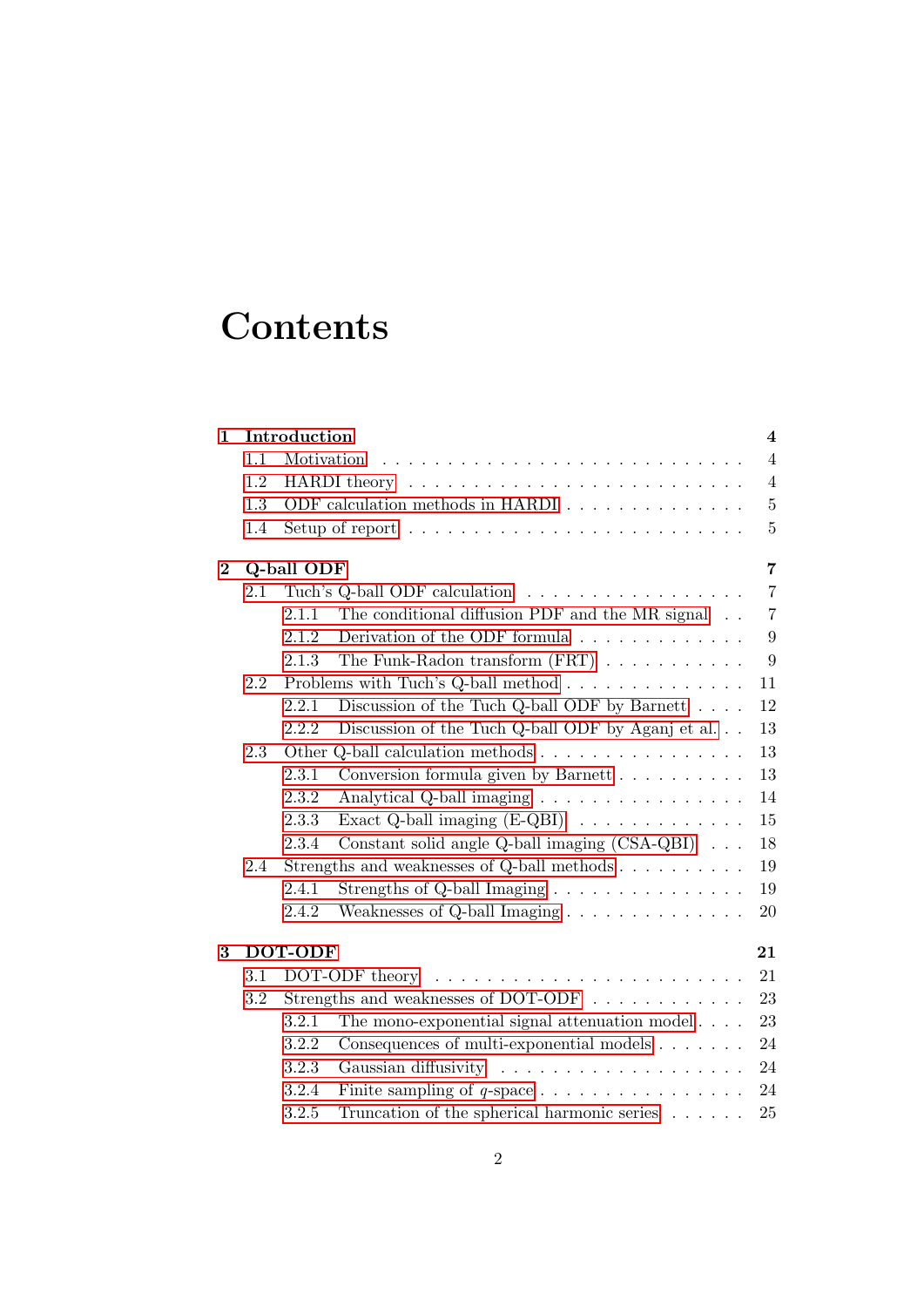| 42            | Conclusions<br>4.1 Strengths and weaknesses of Q-ball imaging and DOT-ODF . 27<br>4.3 Suggestions for further research 28 |                  |  |  |  |
|---------------|---------------------------------------------------------------------------------------------------------------------------|------------------|--|--|--|
|               | A Formula list                                                                                                            | 29<br>-29<br>-29 |  |  |  |
| B Symbol list |                                                                                                                           |                  |  |  |  |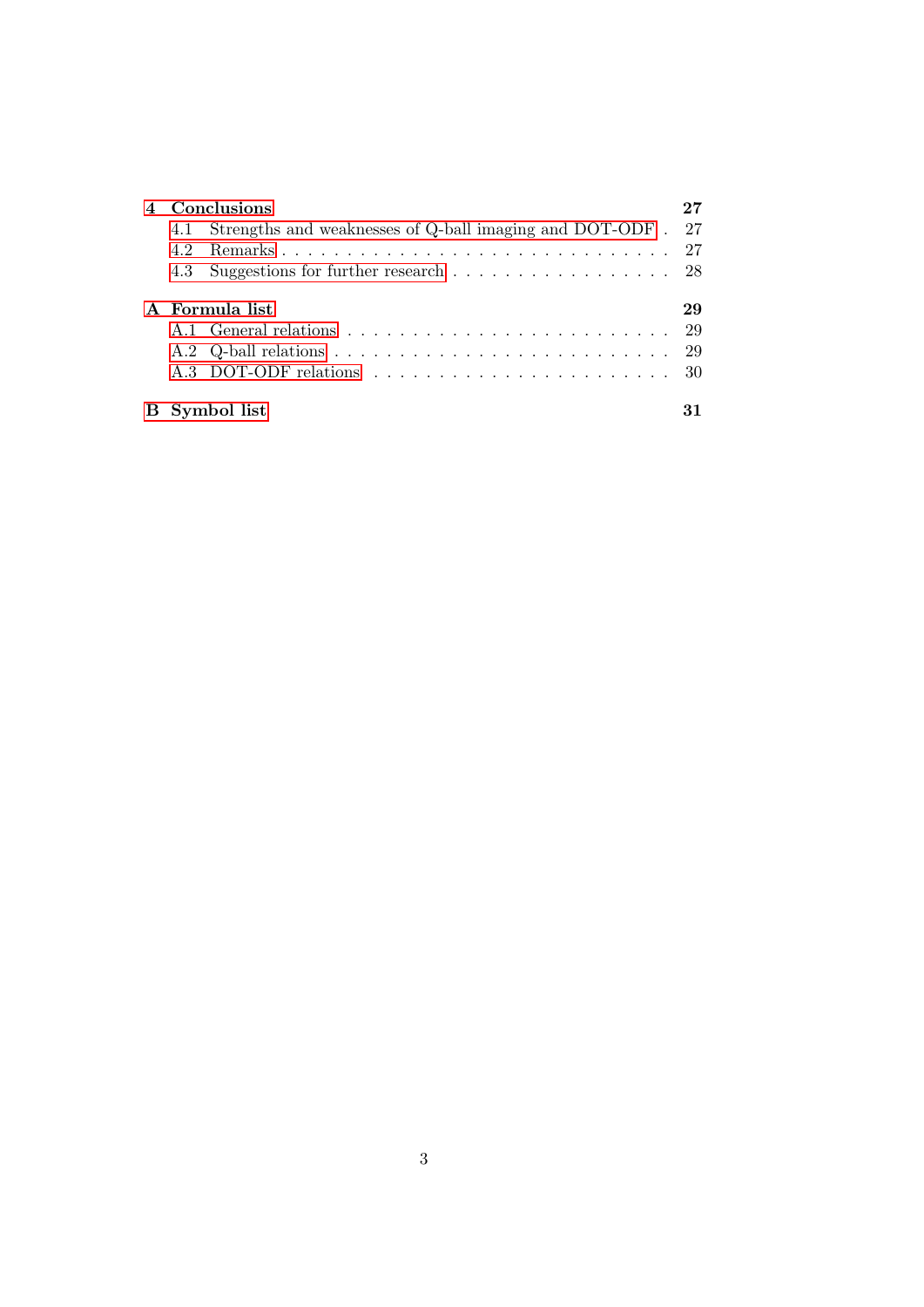# <span id="page-6-0"></span>Chapter 1

# Introduction

# <span id="page-6-1"></span>1.1 Motivation

The goal of this paper is to summarize the knowledge that is available regarding various methods for calculating an orientation distribution function (ODF) in high angular resolution diffusion imaging (HARDI) and to analyze these methods for potential downfalls and specific assumptions. By doing so, we hope to make information about ODF calculation methods available in a single, clear, consistent document so as to avoid confusion regarding what specific assumptions must be made for certain methods and what the strong and weak points of each method are.

We will start with a brief explanation of general HARDI theory and an overview of the two primary ODF calculation methods for HARDI. We also discuss the structure of this report.

### <span id="page-6-2"></span>1.2 HARDI theory

High angular resolution diffusion imaging (HARDI) functions on the physical principle of the Brownian motion of water molecules within a restricted compartment. With Brownian motion we refer to the random movement of molecules due to thermal energy and collisions with other molecules in the fluid medium. HARDI makes use of the anisotropy of diffusion in a restricted compartment to calculate the lay of fibres within tissues.

Though the exact combination of structures that leads to diffusion anisotropy in neural tissue has yet to be uncovered, the fact remains that this anisotropy has been observed [\[3\]](#page-34-0). The basic premise is that water diffuses more easily along the axis of a fibre than perpendicular to it. This means that detection of the peaks of a diffusion pattern will help to determine the lay of the fibres in the image.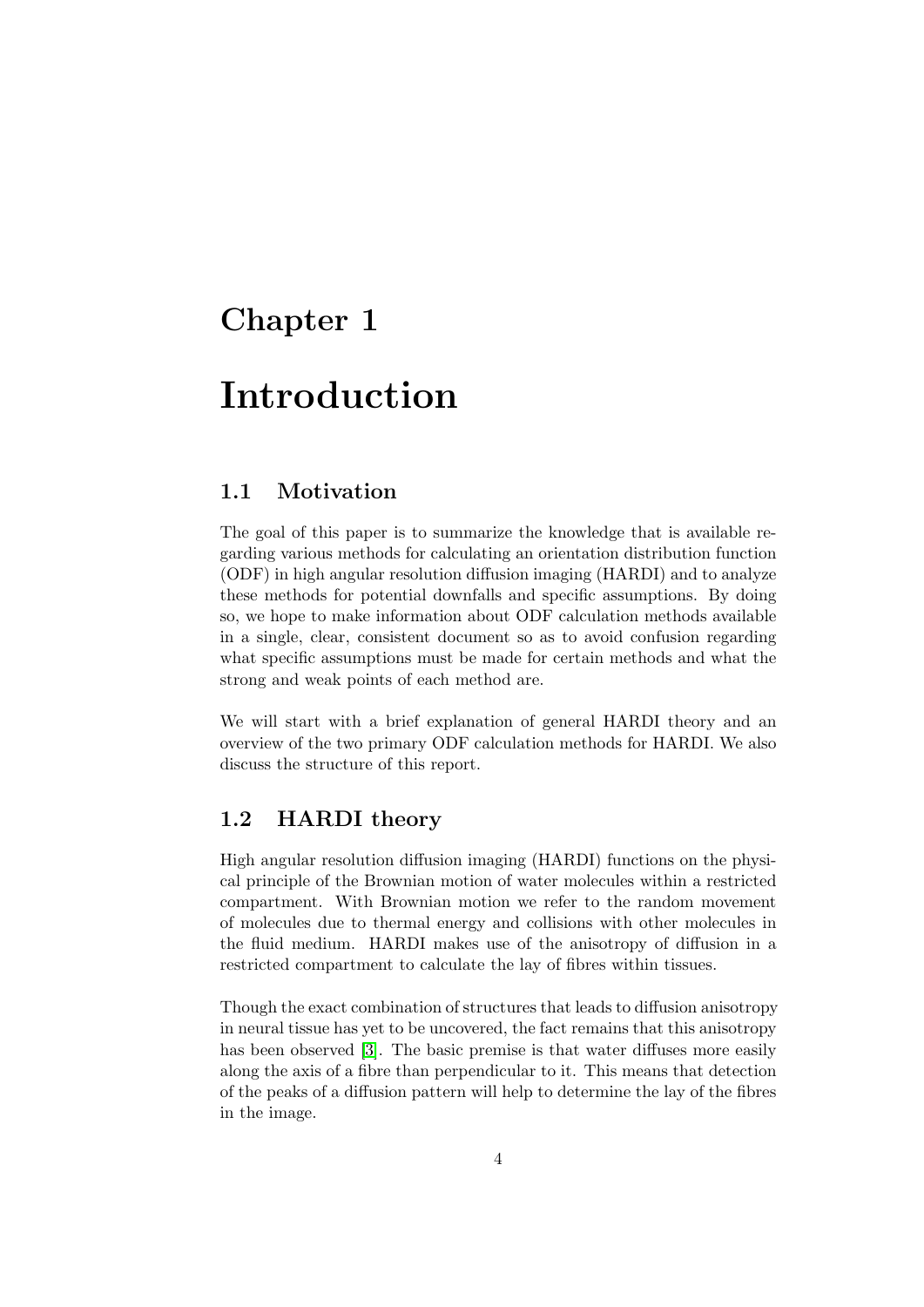The original work on diffusion imaging was published by Stejskal and Tanner in 1965 [\[9\]](#page-34-1). Since then, a variety of methods has been developed to convert the diffusion measurements that were described in this paper into images that are easy to interpret for physicians. We focus here on the calculation of an orientation distribution function (ODF).

### <span id="page-7-0"></span>1.3 ODF calculation methods in HARDI

In order to be able to use tractography algorithms on HARDI data, it is first necessary to compute the direction(s) of strongest diffusion in each voxel. One manner of doing this is to calculate the orientation distribution function (ODF) per voxel. This function can be seen as a sphere deformed to be proportional to the diffusion probability density function in each radial line.

An ODF calculation is generally performed for either one of the variations of Q-ball imaging (QBI) or in the diffusion orientation transform-ODF (DOT-ODF) method. The advantage of Q-ball imaging is that it does not require a diffusion model for its calculations (though it does assume the diffusion to be symmetrical) [\[2\]](#page-34-2). Also, DOT-ODF assumes that diffusion takes place according to a Gaussian model, which may not be accurate, depending on the gradient characteristics of the scan. [\[2\]](#page-34-2)

Q-ball imaging transforms the real domain to q-space (this is akin to what the conversion to  $k$ -space is for T1- or T2-weighted magnetic resonance (MR) imaging) and performs the necessary calculations in this new domain. It is important for this method to use the correct definition of a probability density function in the calculations, as failure to do so results in artificial weighting of- and broadening of the peaks of the ODF.

DOT-ODF assumes a Gaussian model of diffusion (which equates to exponential diffusion signal decay). This may be problematic due to the current attainable resolution for HARDI voxels: roughly  $10mm^3$  [\[2\]](#page-34-2).

In this review we discuss the Q-ball imaging and DOT-ODF methods in terms of the basic principles and the strengths and weaknesses of each.

# <span id="page-7-1"></span>1.4 Setup of report

In the following chapter, we discuss the various aspects of Q-ball imaging, starting with one of the most important works on this subject by Tuch. Using this as foundation, we discuss the problems that arise when following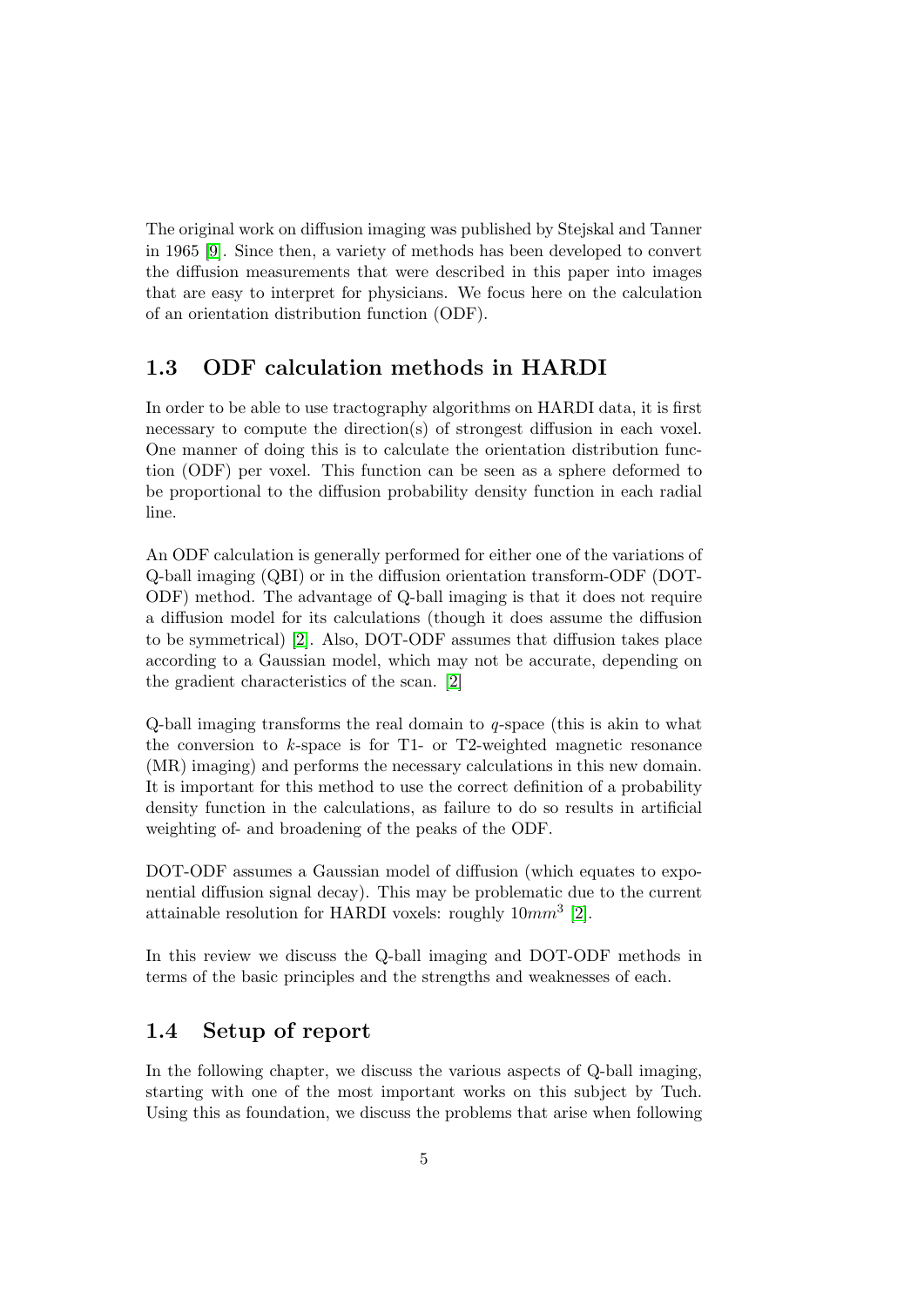Tuch's paper, especially as discussed by Barnett. We then present several alternatives to the "standard" Q-ball imaging method and conclude by summarizing the strenghts and weaknesses of the approach.

In the third chapter, we consider the DOT-ODF method, starting with an overview of the theory. We then discuss in detail the strengths and weaknesses of this method using the assumptions it requires as starting point.

We conclude with an overview of the two methods' strenghts and weaknesses and conclude that at this moment Q-ball imaging using a correct definition of a probability density function is the most broadly applicable method due to its lack of underlying signal model assumptions.

For an overview of the symbols and most important formulae used in the report, we refer the reader to the appendices.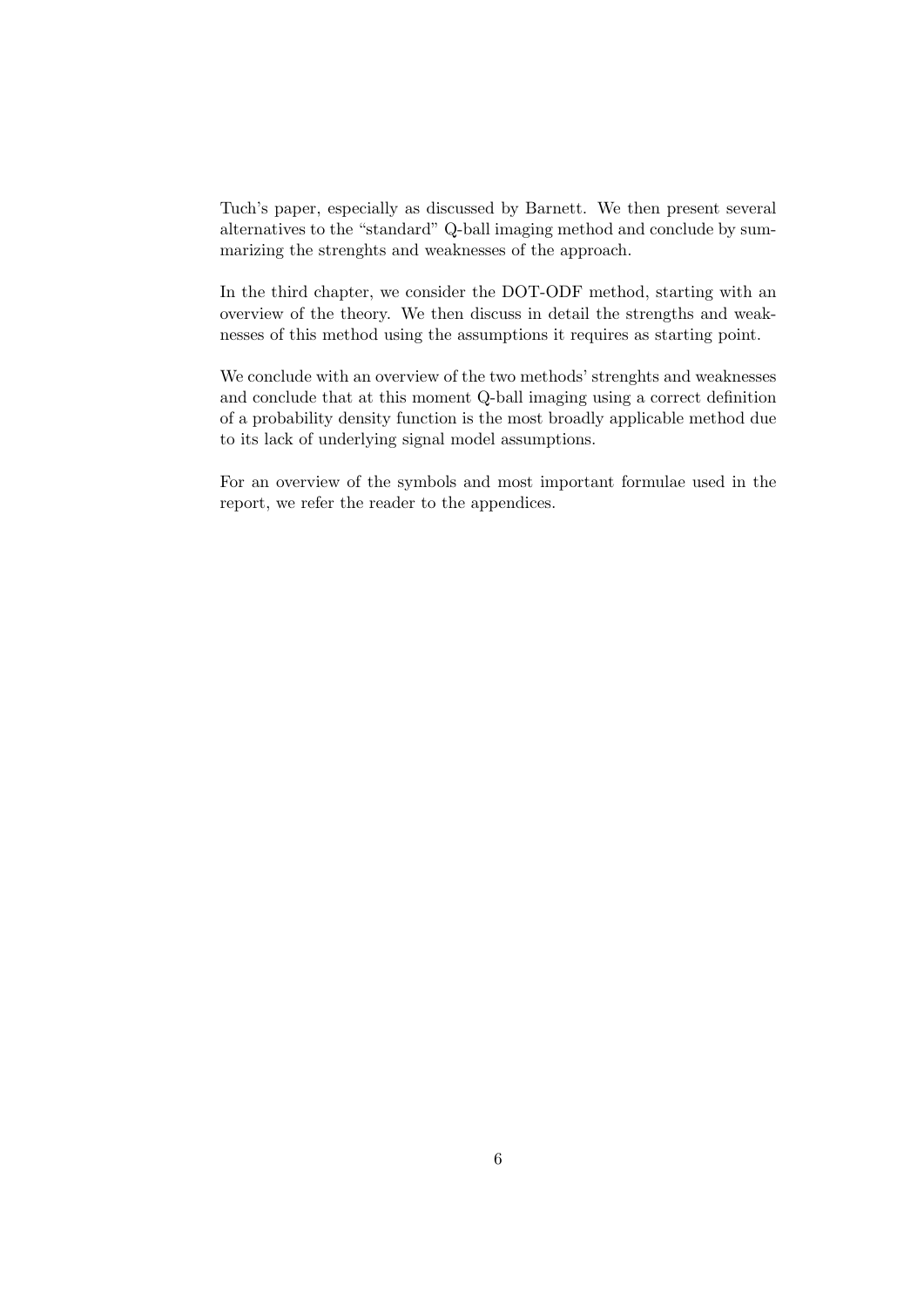# <span id="page-9-0"></span>Chapter 2 Q-ball ODF

This chapter presents a discussion regarding the Q-ball imaging method for calculating a orientation distribution function. The required theory is presented first, followed by a discussion regarding the weaknesses of the method and potential alternatives. Concluding remarks regarding the strengths and weaknesses of the method are made in the last section.

# <span id="page-9-1"></span>2.1 Tuch's Q-ball ODF calculation

The first work specifically regarding Q-ball imaging was an article published in 2004 by David Tuch. We will first present the theory as described in this article, as it provides a good foundation from which to launch further discussions on Q-ball imaging.

#### <span id="page-9-2"></span>2.1.1 The conditional diffusion PDF and the MR signal

We will represent the conditional probability that a spin originally at  $r_0$ has migrated in the direction and distance indicated by  $\boldsymbol{R}$  in time  $\tau$  with  $P(R + r_0, \tau, r_0)$ .

In magnetic resonance imaging (MRI), the observed signal is a result of the average spins in the voxel. This average is given by [\[7\]](#page-34-3):

$$
P(\mathbf{R},\tau) = \int \rho(\mathbf{r_0}) \mathsf{P}(\mathbf{R} + \mathbf{r_0}, \tau, \mathbf{r_0}) d\mathbf{r_0}
$$
 (2.1)

Here,  $\rho(\mathbf{r_0})$  is the initial spin density of the voxel. Note that Tuch chooses to refer to  $P(R, \tau)$  as the diffusion probability density function and to  $P(R + r_0, \tau, r_0)$  as the *conditional* diffusion probability density function [\[7\]](#page-34-3).

The relation between  $P(\mathbf{R}, \tau)$  and the normalized MR signal is given by the Fourier transform [\[7\]](#page-34-3):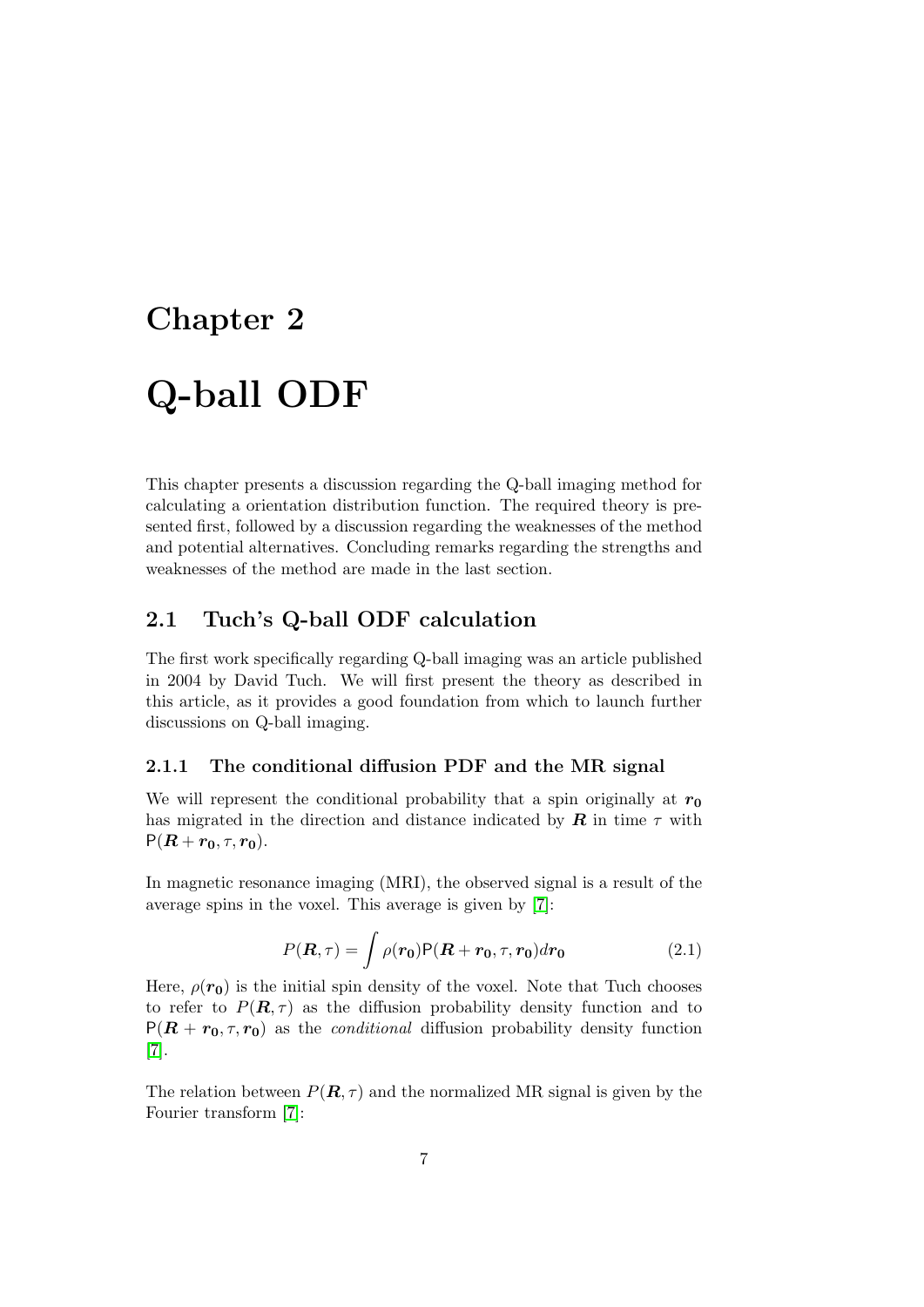$$
P(\mathbf{R}, \tau) = \mathcal{F}[E(\mathbf{q})]
$$
\n(2.2)

In this case, E represents the normalized MR signal  $(E(q) = S(q)/S_0$ . where S is the true MR signal and  $S_0$  is the static field MR signal) and  $\mathcal F$ represents a Fourier transform with respect to  $q$ , the diffusion wave vector given by [\[7\]](#page-34-3):

$$
q = \frac{\gamma \delta g}{2\pi} \tag{2.3}
$$

Where  $\gamma$  is the gyromagnetic ratio,  $\delta$  is the gradient pulse duration, and q is the diffusion gradient vector. Note that q is reciprocal to  $r - r_0$  [\[7\]](#page-34-3).

In vivo, the reconstruction of the desired conditional PDF via the complex Fourier transform becomes impossible due to the corruption of the phase of the signal by biological motion [\[7\]](#page-34-3). Instead, one can choose to reconstruct the signal using the modulus Fourier transform, which Tuch proves to be equivalent to the complex transform under the given conditions in his thesis [\[13\]](#page-35-0). We thus get:

$$
P(\mathbf{R}, \tau) = \mathcal{F}[|E(\mathbf{q})|] \tag{2.4}
$$

Important to note is that this equation only holds if there is no appreciable diffusion during the diffusion encoding period. According to Tuch, "This condition requires that the diffusion mixing length associated with the diffusion encoding time is smaller than a characteristic diffusion restriction size of the material." [\[7\]](#page-34-3) The requirement for short diffusion pulses is also called the "narrow pulse condition". We discuss the problems associated with this condition later in the chapter.

The narrow gradient pulse approximation is given by [\[4\]](#page-34-4):

$$
S(\boldsymbol{g}) = \int \rho(\boldsymbol{r_0}) \int P(\boldsymbol{r} - \boldsymbol{r_0}, \tau) \exp(i\gamma \delta \boldsymbol{g} \cdot (\boldsymbol{r})) d(\boldsymbol{r}) d\boldsymbol{r_0}
$$
(2.5)

Stejskal and Tanner found that if both diffusion with tensor  $D$  and directed flow with velocity  $v$  occur, then [\[9\]](#page-34-1):

$$
S(\boldsymbol{g}) = S(0) \exp\left(-\gamma^2 \delta^2 \boldsymbol{g} \cdot \boldsymbol{D} \cdot \boldsymbol{g} \Delta - i \gamma \delta \boldsymbol{g} \cdot \boldsymbol{v} \Delta\right)
$$
(2.6)

If the pulse is finite, then the  $\Delta$  in the first term of the exponent is replaced by effective time  $\Delta - \frac{1}{3}$  $\frac{1}{3}\delta$ . The second term remains unaltered in this case [\[4\]](#page-34-4) [\[9\]](#page-34-1).

In Tuch's case, the finiteness of the pulse implies that the resulting  $P(\mathbf{R}, \tau)$ is a center of mass propagator [\[7\]](#page-34-3).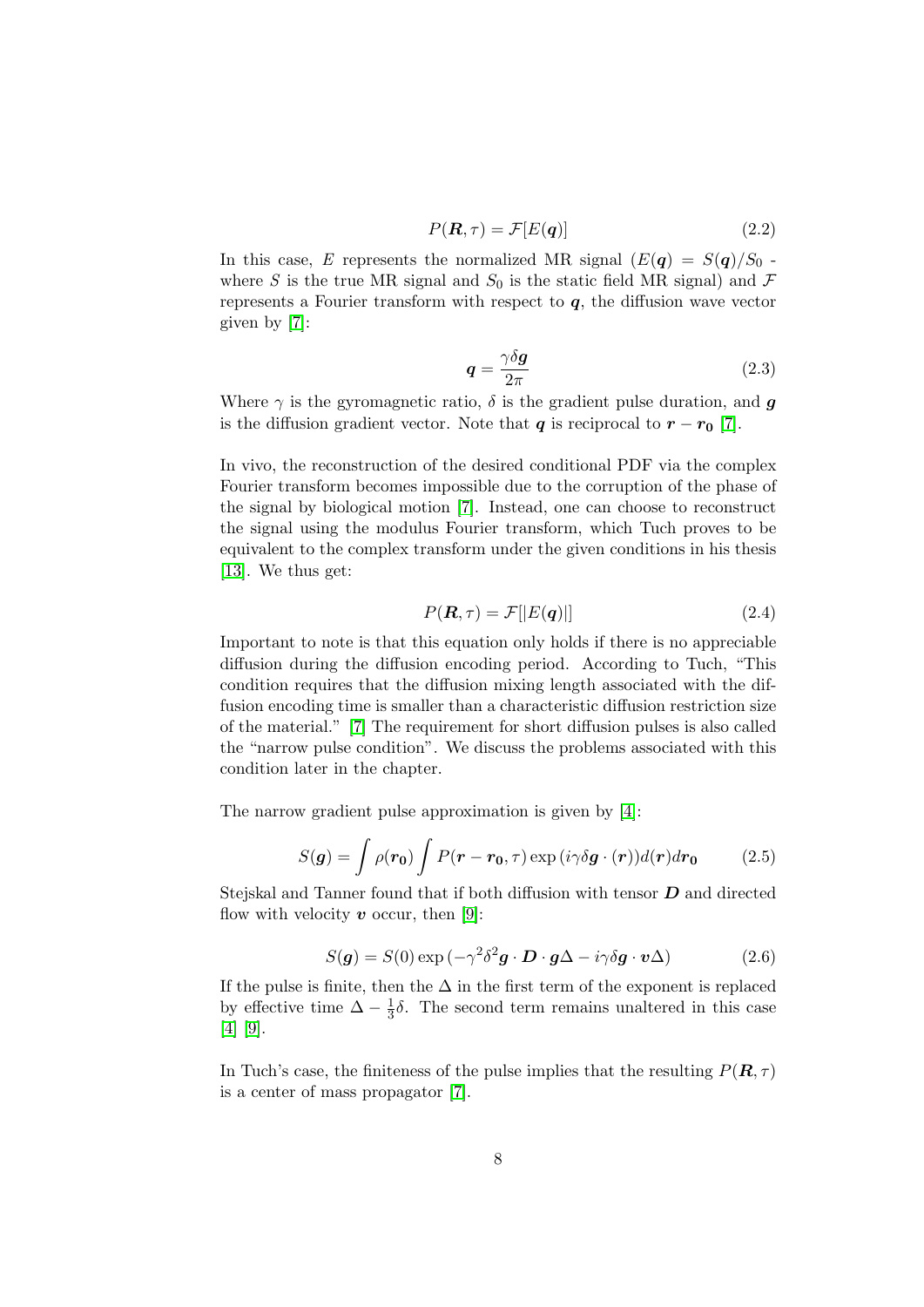This all being said, what we are truly interested in is the tissue orientation, which is derived from  $P(\mathbf{R}, \tau)$  via the orientation distribution function (ODF).

#### <span id="page-11-0"></span>2.1.2 Derivation of the ODF formula

To calculate diffusion orientations from  $P(\mathbf{R}, \tau)$ , Tuch introduces his formula for the orientation distribution function, which we will subsequently refer to as the tODF (Tuch's ODF). Note that the equation below describes the radial projection of  $P(\mathbf{R}, \tau)$  [\[7\]](#page-34-3).

$$
tODF(\mathbf{u}) = \frac{1}{Z} \int_0^\infty P(r\mathbf{u}, \tau) dr \tag{2.7}
$$

In this formula, Z is a dimensionless normalization constant which ensures that the tODF is normalized to unit mass. Note however, that to define the ODF over a proper sphere (it is now a distribution over radial projections), integration over solid angle elements would be required [\[7\]](#page-34-3).

Unfortunately, direct reconstruction of the ODF from  $P(\mathbf{R}, \tau)$  has the following disadvantages [\[7\]](#page-34-3):

- The mapping between a Cartesian grid and spherical coordinates performed for the radial projection introduces Cartesian artifacts in the ODF.
- Radial projection is highly inefficient, since a large portion of the available data is discarded.
- Strong pulsed field gradients are required to satisfy the Nyquist condition for diffusion in cerebral white matter.

Sampling the ODF directly on a spherical shell in reciprocal space is significantly more efficient, and so Tuch proceeds to derive a relation for the tODF that no longer depends on  $P(\mathbf{R}, \tau)$ . To do so, he requires the use of the Funk-Radon transform, otherwise known as the Funk transform.

#### <span id="page-11-1"></span>2.1.3 The Funk-Radon transform (FRT)

Please note that Tuch actually extends the Funk-Radon Transform (FRT), also known under the name Funk transform, to represent the FRT at a given radius. Compare the following:

The original Funk-Radon transform:

$$
\mathcal{M}[f](\boldsymbol{n}) = \int_{S_u} f(\boldsymbol{x}) \delta(\boldsymbol{x} \cdot \boldsymbol{n}) d\boldsymbol{x}
$$
 (2.8)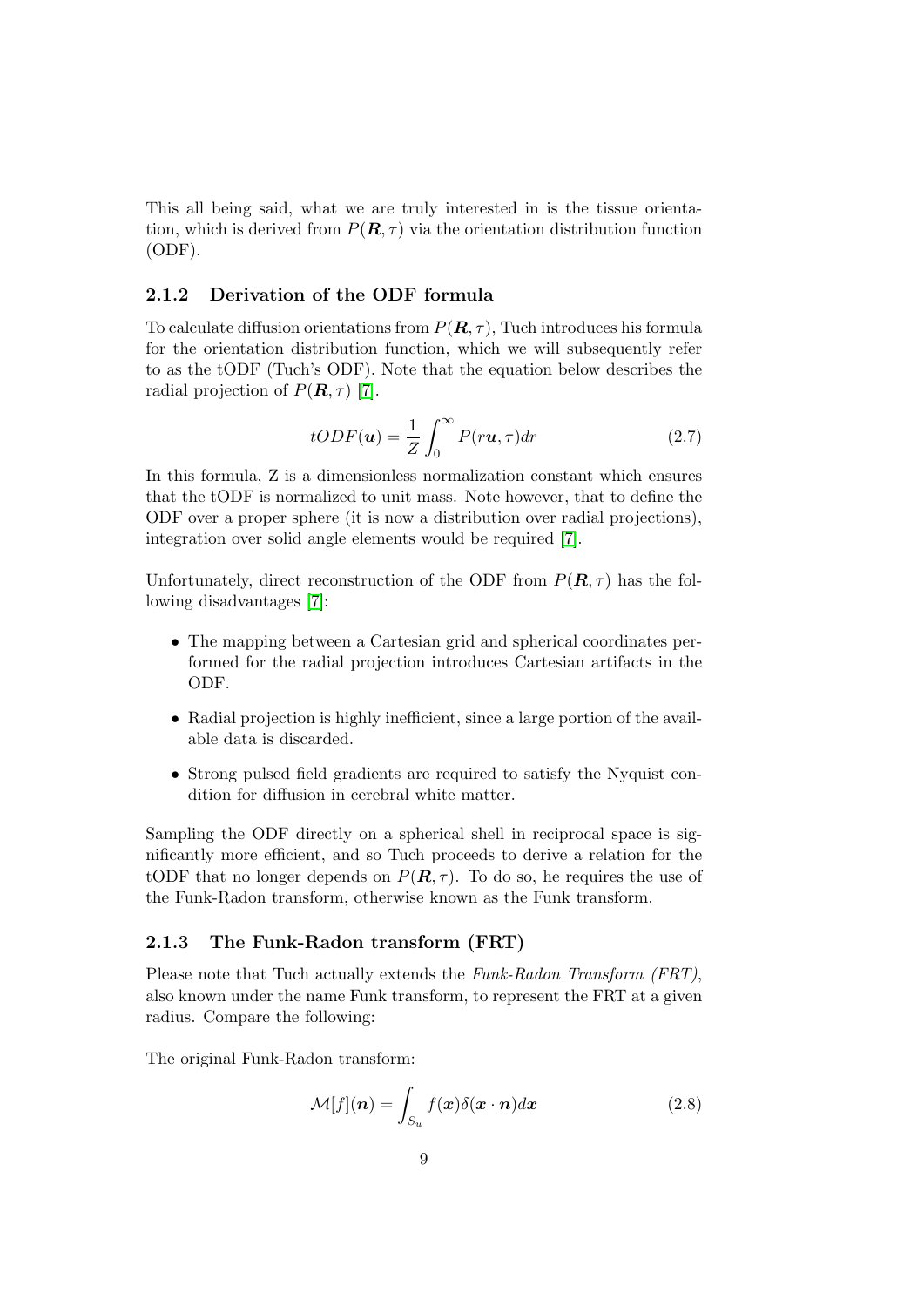This is an even function  $(\mathcal{M}[f](n) = \mathcal{M}[f](-n))$  in which the dx is the normalized Haar measure on the unit sphere  $S_u$  and the  $\delta$  is a Dirac delta [\[14\]](#page-35-1). Also note that the Funk transform annihilates all odd functions (i.e. it transforms continuous even functions to continuous even functions [\[7\]](#page-34-3).

Tuch's modified Funk-Radon transform [\[7\]](#page-34-3):

$$
\mathcal{M}[f](\boldsymbol{n},R) = \int_{S_u} f(\boldsymbol{x}) \delta(\boldsymbol{x} \cdot \boldsymbol{n}) \delta(|\boldsymbol{x}| - R) d\boldsymbol{x}
$$
 (2.9)

Note that the additional Dirac delta  $(\delta(|x|-R))$  ensures that the transform integrates to zero on all but the desired radius. It does not change the fact that the FRT is even. In calculations for Q-ball imaging,  $R$  will be taken as Q, the radius of the sampling sphere in Q-space [\[7\]](#page-34-3).

Now Tuch claims that via the FRT, one can derive the tODF as being equivalent to the following [\[7\]](#page-34-3):

$$
tODF(\mathbf{u}) \approx \frac{1}{Z} \int_{S_u} E(\mathbf{q}) \delta(\mathbf{q} \cdot \mathbf{u}) \delta(|\mathbf{q}| - Q) d\mathbf{q} = \frac{1}{Z} \mathcal{M}[E(\mathbf{q})]
$$
(2.10)

We will describe step-by-step how he comes to this conclusion [\[7\]](#page-34-3).

- 1. We begin by noting that in cylindrical coordinates, the real-space vector is written  $\mathbf{r} - \mathbf{r_0} = \hat{\mathbf{r}} = (r, \theta, z)$  and the Fourier space vector is written  $\mathbf{q} = (q, \vartheta, \zeta)$ .
- 2. Without loss of generality, take the z-axis to be the direction of interest  $(u).$
- 3. Now we can write the radial projection as  $p(r, \theta) = \int_{-\infty}^{\infty} P(r, \theta, z, \tau) dz$
- 4. The FRT (Tuch's version) of the signal is given by:

$$
\mathcal{M}[E] = \int_{S_u} E(Q, \vartheta, 0) d\vartheta = \int_{S_u} E(q, \vartheta, \zeta) \delta(Q - q) \delta(\zeta) q dq d\vartheta d\zeta
$$
\n(2.11)

5. Substitution of the Fourier relation between the signal and  $P(\mathbf{R}, \tau)$ leads to:

$$
\mathcal{M}[E] = \int_{S_u} P(r,\theta,z) \exp 2\pi i (z\zeta + qr \cos (\theta - \vartheta)) \delta(Q - q) \delta(\zeta)qr dq d\vartheta d\zeta dr d\theta dz
$$
\n(2.12)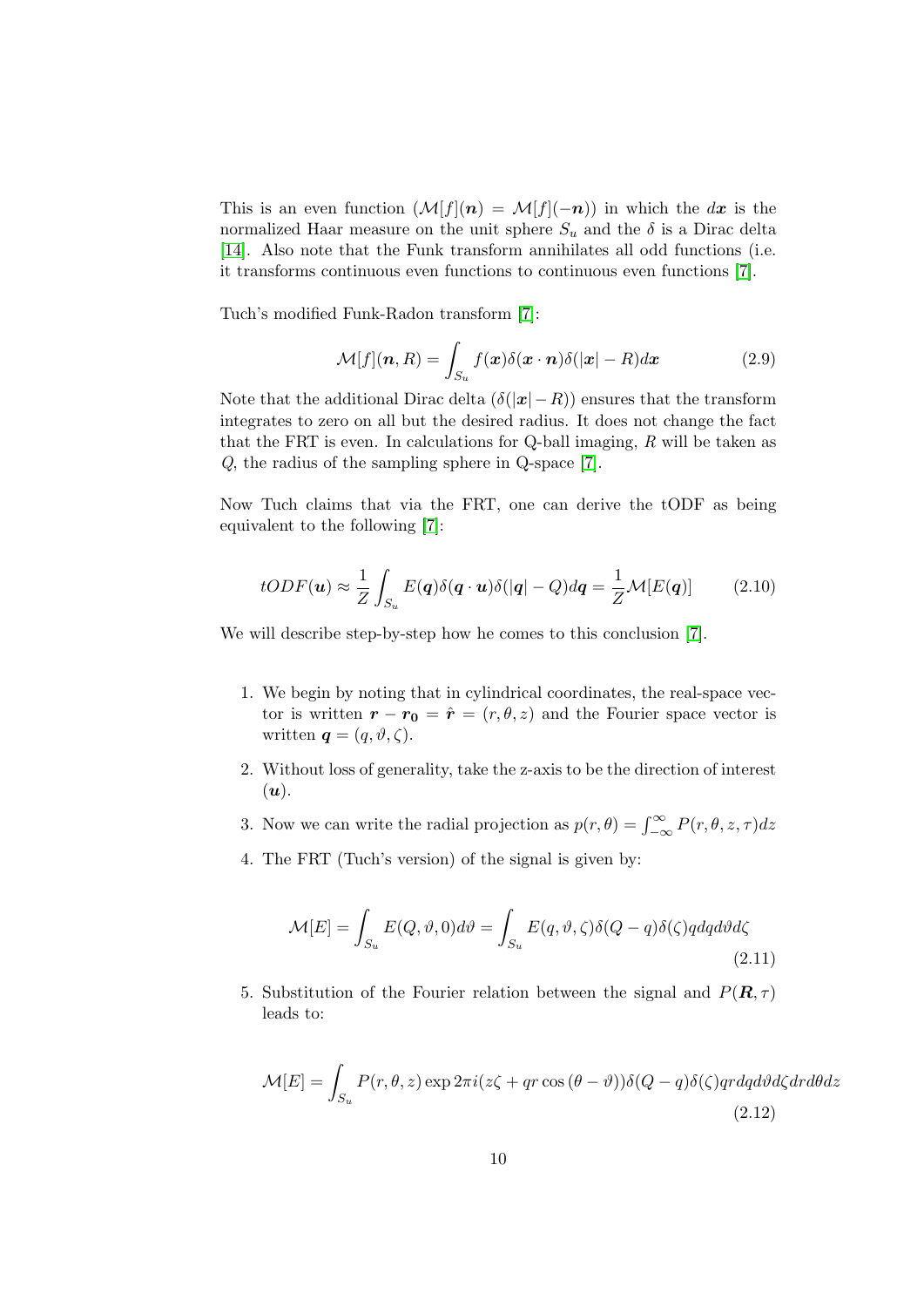6. Integrate over z and  $\zeta$  to obtain:

$$
\mathcal{M}[E] = \int_{S_u} p(r,\theta) \exp 2\pi iqr \cos (\theta - \vartheta) \delta(Q - q) \delta(\zeta)qr dq d\vartheta dr d\theta
$$
\n(2.13)

7. Expand the exponential into cylindrical waves using the cylindrical wave expansion (Bessel function identity or Jacobi-Anger expansion):

$$
\exp ix \cos \alpha = \sum_{n=-\infty}^{\infty} i^n J_n(x) \exp in\alpha \tag{2.14}
$$

to get:

$$
\exp 2\pi i q r \cos (\theta - \vartheta) = \sum_{n = -\infty}^{\infty} i^n J_n(2\pi q r) \exp in \cos (\theta - \vartheta) \quad (2.15)
$$

8. Integrate over q and  $\vartheta$  to obtain:

$$
\mathcal{M}[E] = Q \int_{S_u} \sum_{n=-\infty}^{\infty} \frac{i}{n} \exp(-\frac{3}{2})\pi n i + i n \theta (1 - \exp 2\pi n i) p(r, \theta) J_n(2\pi Qr) r dr d\theta
$$
\n(2.16)

9. Note that  $\frac{(1 - \exp 2\pi n i)}{n} = 0$  for all nonzero *n*, so only the  $n = 0$  term contributes. We find:

$$
\lim_{x \to 0} \frac{(1 - \exp 2\pi n i)}{n} = -2\pi i \tag{2.17}
$$

10. This gives us a final result of:

$$
\mathcal{M}[E] = 2\pi Q \int_{S_u} p(r,\theta) J_0(2\pi Qr) r dr d\theta \qquad (2.18)
$$

### <span id="page-13-0"></span>2.2 Problems with Tuch's Q-ball method

This section presents the discussions on the problems with Tuch's Q-ball imaging method presented by Barnett and Aganj and colleagues in their respective articles.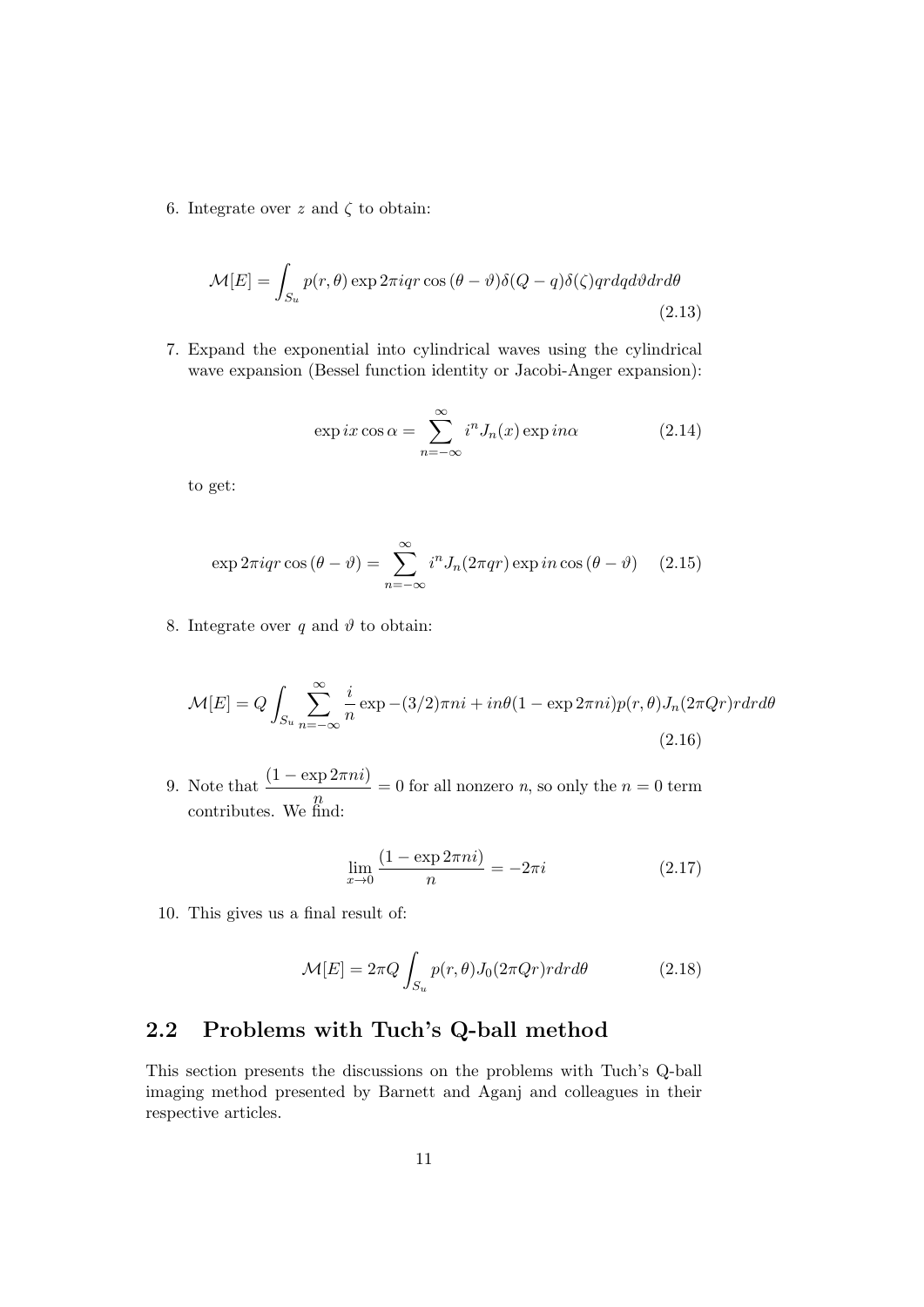#### <span id="page-14-0"></span>2.2.1 Discussion of the Tuch Q-ball ODF by Barnett

Barnett, in his 2009 article, discusses the flaws he sees in Tuch's Q-ball ODF calculations. We summarize his ideas here.

The first remark regarding problems with the Tuch Q-ball ODF made by Barnett concerns Tuch's ODF definition. Recall from our discussion on Tuch's method that he defines his ODF as [\[7\]](#page-34-3):

$$
tODF(\mathbf{u}) = \frac{1}{Z} \int_0^\infty P(r\mathbf{u}, \tau) dr \tag{2.19}
$$

Barnett notes that a more natural way to define the ODF is [\[1\]](#page-34-5):

$$
bODF(\Theta, \Phi) = \int_0^\infty r^2 P(r, \Theta, \Phi) dr \qquad (2.20)
$$

The problem with Tuch's method is that the defined ODF lacks the  $r^2$ factor required for the conversion to spherical coordinates from Cartesian coordinates. This means that the resulting ODF is not a probability density function and must be renormalized to be interpreted as such. Additionally, in Tuch's ODF small displacements are weighted more heavily than large ones, causing a significant broadening of the ODF's peaks with respect to Barnett's ODF. [\[1\]](#page-34-5)

As benefits of his ODF, Barnett names the fact that it is a probability density function and that all volume elements are weighted equally in displacement space. To see that it is indeed a probability density function, note that: [\[1\]](#page-34-5)

$$
\int_0^{2\pi} \int_0^{\pi} \sin(\Theta) \, bODF(\Theta, \Phi) \, d\Theta \, d\Phi = 1 \tag{2.21}
$$

The second major problem that Barnett sees in Tuch's method is what he and Tuch refer to as the "Q-ball approximation". This is the equation that states that  $tODF \approx qODF$ , where  $qODF$  is the true ODF, equal to the bODF. However, this would mean that the following relationship would have to hold [\[1\]](#page-34-5):

$$
\int_0^\infty \rho' J_0(2\pi q \rho') P(\rho', \varphi', z') d\rho' \approx \frac{1}{2\pi} P(\rho' = 0, z')
$$
 (2.22)

In order for the above approximation to hold, the kernel  $\rho' J_0(2\pi q \rho')$  must integrate to 1 and be concentrated near zero. In fact, it is neither. It integrates to 0 and, in addition to being equal to 0 in 0, oscillates within an begrates to 0 and, in addition to being equal to 0 in 0, oscillates within all envelope proportional to  $\sqrt{\rho'}$  [\[1\]](#page-34-5). Therefore, the kernel is not, as is Tuch's claim, a good approximation to a delta pulse. That being said, Barnett does note that the tODF still contains useful information about the directional dependence of  $P(r, \Theta, \Phi)$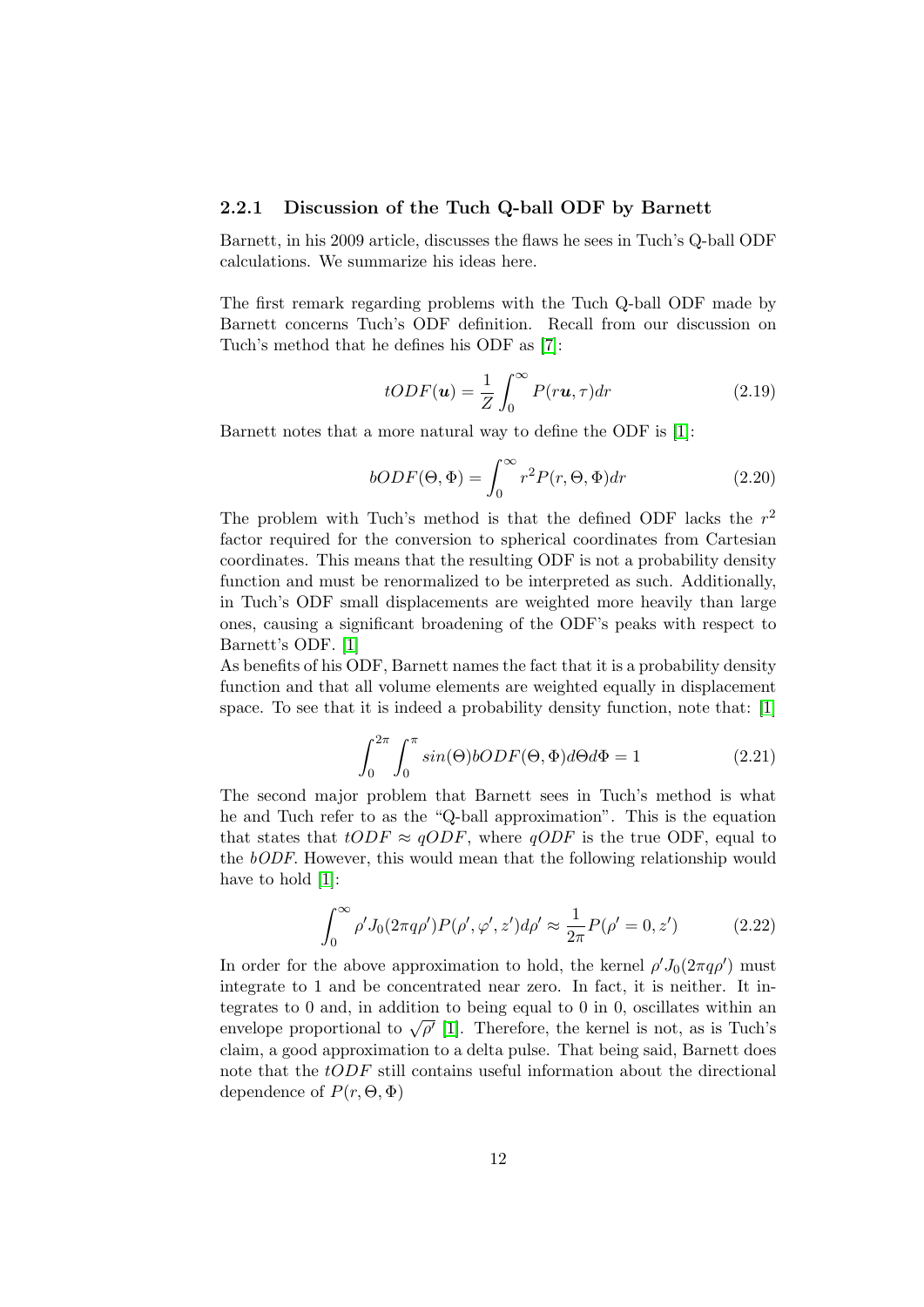Note that the exact degree of difference between the tODF and the bODF depends on the shape of the diffusion PDF. Sharper peaks in the diffusion PDF will lead to a greater degree of difference due to the broadening that occurs in the tODF.

#### <span id="page-15-0"></span>2.2.2 Discussion of the Tuch Q-ball ODF by Aganj et al.

Aganj and colleagues note in their 2009 article that the tODF differs from the true ODF in that it does not take into account the correct integration method along a constant solid angle. Like Barnett, they point out that a factor  $r^2$  is missing from the calculations, performed in spherical coordinates. This, according to them, results in a function that is not normalized, nor as sharp as it would be if the correct factor was used in the calculations, which in turn leads to a need for computationally expensive post-processing [\[10\]](#page-34-6).

### <span id="page-15-1"></span>2.3 Other Q-ball calculation methods

#### <span id="page-15-2"></span>2.3.1 Conversion formula given by Barnett

It is noted in the Barnett article that Tuch's ODF, while mathematically incorrect, does contain useful information regarding the orientation distribution of the diffusion in a voxel. In fact, Barnett goes on to find a relation between the *tODF* and the *qODF*. For details, the reader is referred to the Barnett article, wherein Barnett inverts the Hankel transform in one of the appendices to obtain the following equation [\[1\]](#page-34-5):

$$
tODF(\Theta, \Phi) = \frac{1}{2Z_0} \int_0^\infty \mathcal{M}(q; \Theta, \Phi)[E]dq
$$
\n
$$
= \frac{1}{2Z_0} \int_0^\infty Z(q) bODF(q; \Theta, \Phi)dq
$$
\n(2.23)

In these equations,  $Z_0$  and  $Z(q)$  are given by the equations below. Using this formula, the tODF can be converted into the proper bODF (also known as qODF) [\[1\]](#page-34-5).

$$
Z_0 = \int_0^{2\pi} \int_0^{\pi} \sin(\Theta) \int_0^{\infty} P(r, \Theta, \Phi) dr d\Theta d\Phi \qquad (2.24)
$$

$$
Z(q) = \int_0^{2\pi} \int_0^{\pi} \sin(\Theta) \mathcal{R}(q; \Theta, \Phi) d\Theta d\Phi \qquad (2.25)
$$

where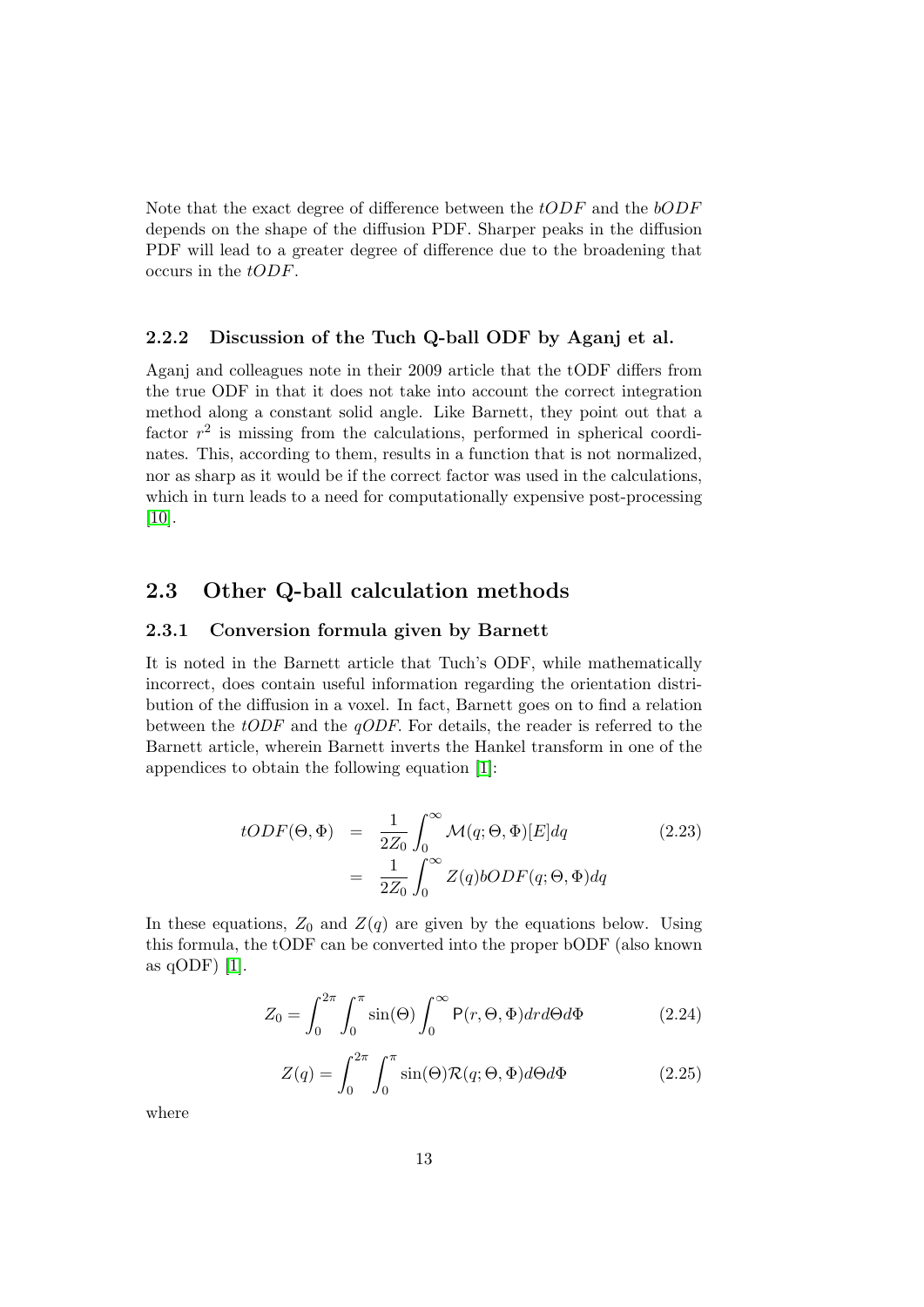$$
\mathcal{R}(q; \Theta, \Phi) = q \int_0^{2\pi} E(q'_\rho = q, q'_\Phi, q'_x = 0) dq'_\Phi \qquad (2.26)
$$

#### <span id="page-16-0"></span>2.3.2 Analytical Q-ball imaging

The analytical Q-ball method developed by Descoteaux and colleagues presents a faster solution to the Q-ball method developed by Tuch, which they claim to be up to 15 times faster than the numerical method which Tuch used. Note, however, that they assume that Tuch's ODF approximation formula, given below, is correct.

$$
tODF \approx qODF (= bODF) \tag{2.27}
$$

In analytical Q-ball imaging, spherical harmonics form the basis of calculations. The signal acquired from the scanner is modelled using a high-order spherical harmonics series through a regularization method referred to a "Laplace-Beltrami regularization" [\[8\]](#page-34-7).

The explanation od Descoteaux and colleagues begins with a referral to the Tuch paper for proof of the relation between the Q-ball ODF and the Funk-Radon transform. We take note that Descoteaux uses Tuch's extended version of this transform for a sphere of radius 1, as he defines this transform as [\[8\]](#page-34-7):

$$
\mathcal{M}_D[E](\boldsymbol{u}) = \int_{|\boldsymbol{q}|=1} \delta(\boldsymbol{u}^T \boldsymbol{q}) E(\boldsymbol{q}) d\boldsymbol{q}
$$
 (2.28)

Consider a spherical harmonic  $Y_l^m$ . Here, l represents the order and m the phase factor. It is defined by the formula [\[8\]](#page-34-7):

$$
Y_{l}^{m}(\theta,\phi) = \sqrt{\frac{2l+1}{4\pi} \frac{(l-m)!}{(l+m)!}} P_{l}^{m}(\cos\theta)e^{im\phi}
$$
 (2.29)

Here, the angles  $\theta$  and  $\phi$  are defined according to convention (i.e.  $0 \le \theta \le \pi$ and  $0 \le \phi \le 2\pi$ ) and  $P_l^m$  is the Legendre polynomial [\[8\]](#page-34-7).

Next, a new basis  $(Y)$  is introduced using a newly-defined index j, which is defined for  $k = 0, 2, 4, ..., l$  and  $m = -k, ..., 0, ..., k$  as follows [\[8\]](#page-34-7):

$$
j := j(k, m) = \frac{k^2 + k + 2}{2} + m \tag{2.30}
$$

Take note here that with this definition, only the spherical harmonics of even order will be used, and thus the complex part of the MR signal is discarded. The new basis is then defined as [\[8\]](#page-34-7):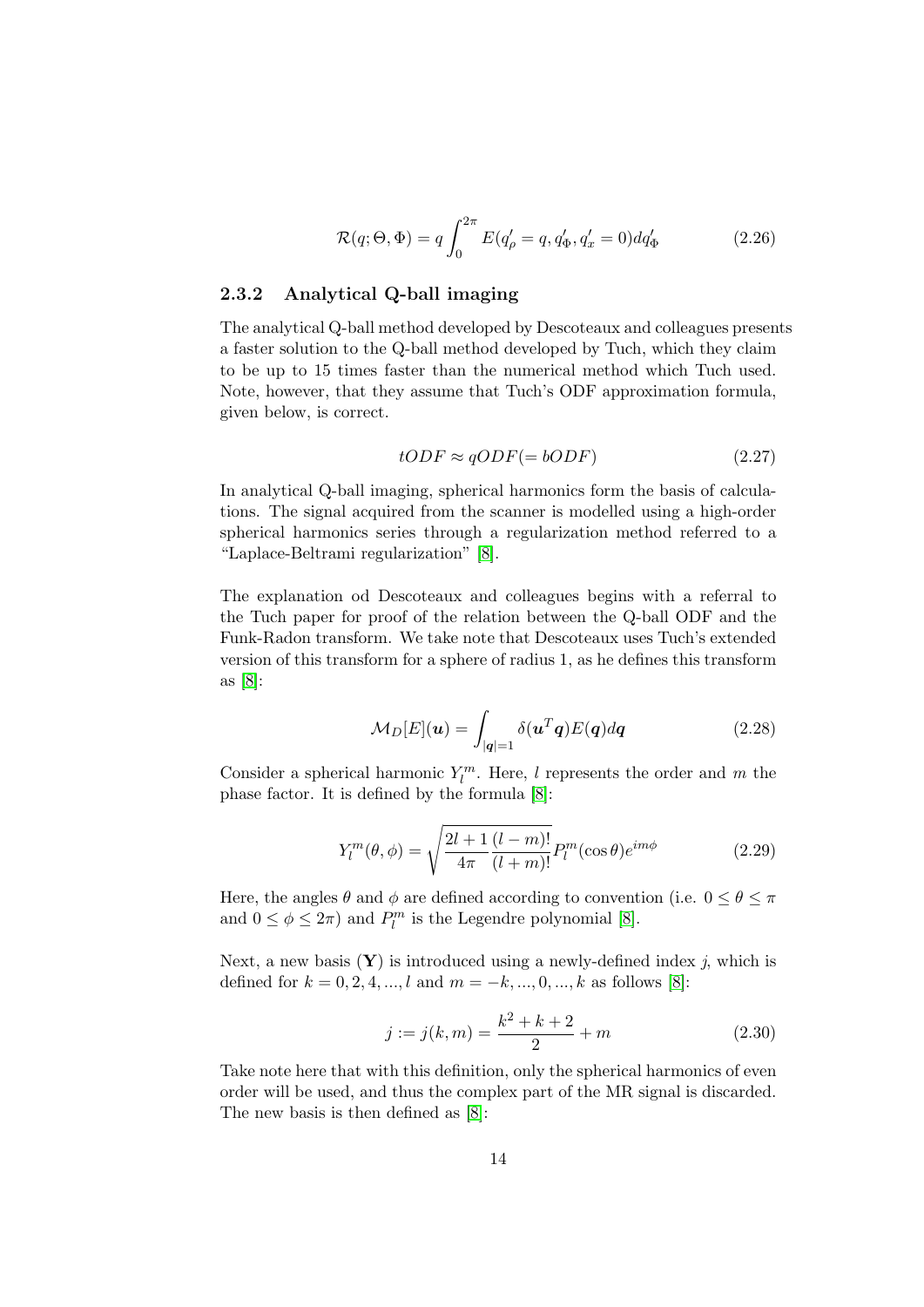$$
Y_j = \begin{cases} \sqrt{2} \cdot Re(Y_k^m) \text{ if } -k \le m < 0\\ Y_k^0 \text{ if } m = 0\\ \sqrt{2} \cdot Im(Y_k^m) \text{ if } 0 < m \le k \end{cases} \tag{2.31}
$$

The basis defined by these elements is real, orthonormal, and symmetric.

Descoteaux and colleagues then approximate the MR signal as follows [\[8\]](#page-34-7):

$$
E(\theta_i, \phi_i) = \sum_{j=1}^{\frac{1}{2}(l+1)(l+2)} c_j Y_j(\theta_i, \phi_i)
$$
 (2.32)

This redefines the question of finding a representation for the MR signal to one of finding the coefficients corresponding to the newly-defined spherical harmonics basis. However, implicit in this representation lies again the assumption that the ODF is symmetric, which, given the current scan resolution, may be problematic.

#### <span id="page-17-0"></span>2.3.3 Exact Q-ball imaging (E-QBI)

The exact Q-ball imaging method developed by Canales-Rodriguez and colleagues differs from Tuch's method primarily in its paractical calculation and little in theory. It therefore suffers from the same problems caused by the failure to use the correct definition of the probability density function.

To consider the method of E-QBI, we refer back to the discussion on Tuch's Q-ball method and recall that the modulus Fourier transform and the normal Fourier transform, under the conditions under which the diffusion signal is obtained, are equivalent. This means that if  $E[q]$  is the signal and  $\mathcal F$  is the Fourier transform,

$$
P(\mathbf{R}, \tau) = \mathcal{F}||E(\mathbf{q})||\tag{2.33}
$$

Written out, this is:

$$
P(\mathbf{R}, \tau) = \int |E[\mathbf{q}]| \exp(-2\pi i \mathbf{r} \cdot \mathbf{q}) d\mathbf{q}
$$
 (2.34)

Canales-Rodriguez and colleagues then introduce an auxiliary parameter  $\lambda$ and rewrite  $r-r_0 = \rho \hat{r}$ , where  $\rho$  is the length of  $r-r_0$  and  $\hat{r}$  is its direction. They then rewrite the above equation into [\[6\]](#page-34-8):

$$
P(\rho, \hat{\mathbf{r}}, \tau) = \int |E[\mathbf{q}]| \int \exp(-2\pi i \rho \lambda) \delta(\hat{\mathbf{r}} \cdot \mathbf{q} - \lambda) d\lambda d\mathbf{q}
$$
 (2.35)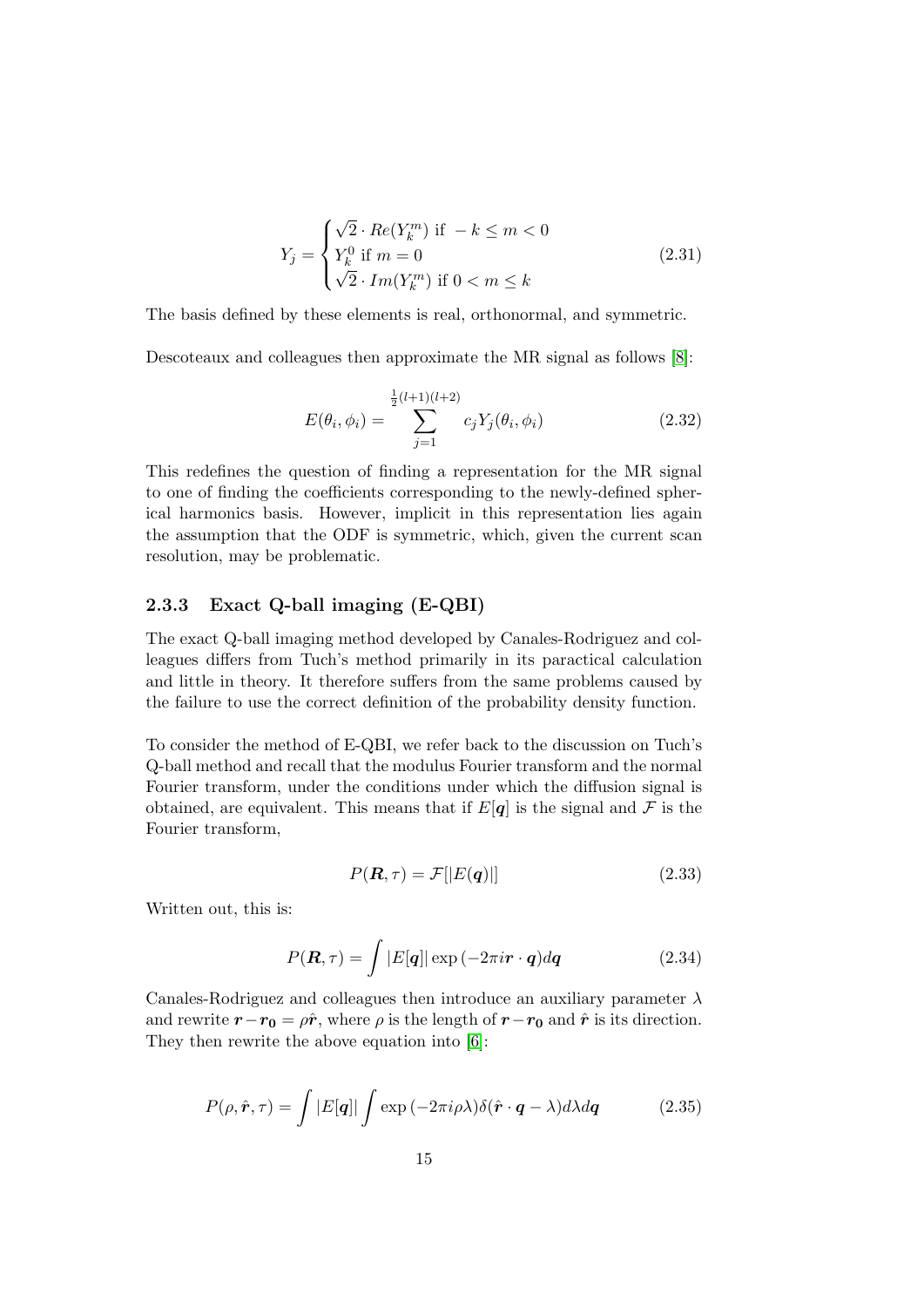Note here that  $\delta(\cdot)$  is the Dirac delta function.

Next, they define the three-dimensional Radon transform of the modulus diffusion signal evaluated at  $\lambda$  and  $\hat{r}$  as [\[6\]](#page-34-8):

$$
|\hat{E}[\lambda, \hat{r}]| = \int |E[q]| \delta(\hat{r} \cdot q - \lambda) dq \qquad (2.36)
$$

Note that this is equivalent to the Funk-Radon transform referred to by Tuch.

This means that the conditional diffusion PDF can be rewritten as [\[6\]](#page-34-8):

$$
P(\rho, \hat{\mathbf{r}}, \tau) = \int |\hat{E}[\lambda, \hat{\mathbf{r}}]| \exp[-2\pi i \rho \lambda] d\lambda \qquad (2.37)
$$

Interestingly, like Tuch, the authors of the article in question assume that the Q-ball ODF (for this method, we call it the  $eq$ ODF) should be calculated according to [\[6\]](#page-34-8):

<span id="page-18-0"></span>
$$
eqODF(\hat{r}) = \frac{1}{Z} \int P(\rho, \hat{r}) d\rho \qquad (2.38)
$$

After some manipulation, they conclude this to be equal to [\[6\]](#page-34-8)

$$
eqODF(\hat{r}) = \frac{1}{Z} \int_{\rho \perp \hat{q}} S(\hat{q}) d\hat{q}
$$
 (2.39)

where

$$
S(\hat{\boldsymbol{q}}) = \int_0^\infty \hat{E}(q, \hat{\boldsymbol{q}}) q dq
$$
\n(2.40)

There follows a discussion on the practical aspects of the calculation method, which we discuss below. We take note of the normalization problem in this approach akin to the problem in Tuch's approach. This arises due to the choice to neglect the  $\rho^2$  term that should be included in integral [2.38](#page-18-0) in order to calculate a true probability density function. Making this choice leads to broadening of the ODF's peaks. For this reason, exact Q-ball imaging may not be a good alternative to Tuch's approach.

Regarding the practical implementation details, Canales-Rodriguez and colleagues offer the reader the choice of expanding the equations for the MR signal and the  $eqODF$  in terms of spherical harmonics or choosing a model and using this to calculate the  $eqODF$ . In the case that the reader chooses to use spherical harmonics, the following formulae apply [\[6\]](#page-34-8):

$$
eqODF(\hat{\boldsymbol{r}}) = \sum_{l=0}^{\infty} \sum_{m=-l}^{l} o_{lm} Y_{lm}(\hat{\boldsymbol{r}})
$$
\n(2.41)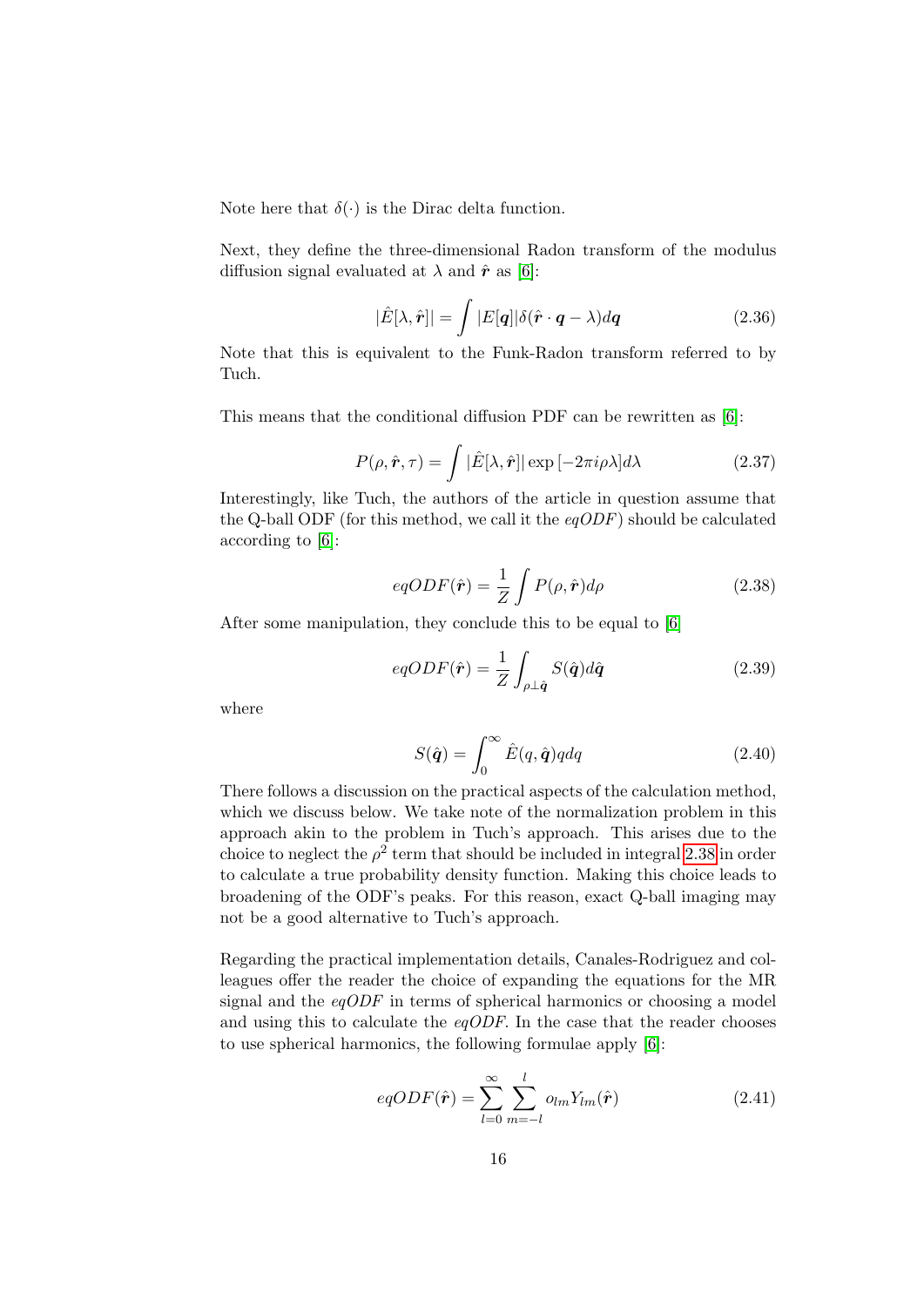and

$$
S(\hat{\boldsymbol{q}}) = \sum_{l=0}^{\infty} \sum_{m=-l}^{l} s_{lm} Y_{lm}(\hat{\boldsymbol{q}})
$$
\n(2.42)

Here,  $o_{ab}$  and  $s_{ab}$  are spherical harmonic coefficients and  $Y_{ab}(\cdot)$  is the spherical harmonic term. This leads to the equation [\[6\]](#page-34-8):

<span id="page-19-0"></span>
$$
eqODF(\hat{r}) = \frac{1}{2\sqrt{\pi}s_{00}} \sum_{l=0}^{\infty} \sum_{m=-l}^{l} s_{lm} P_l(0) Y_{lm}(\hat{r})
$$
(2.43)

where  $P_l$  is the Legendre polynomial of order  $l$  [\[6\]](#page-34-8).

If the reader wishes to consider model-based reconstructions, he or she can use the assumptions about the system to derive the desired formulae. Canales-Rodriguez and colleagues give an example in which they assume that the normalized diffusion signal  $E$  attenuates mono-exponentially as follows [\[6\]](#page-34-8):

$$
E(q, \hat{q}) = \exp[-4\pi^2 t q^2 ADC(\hat{q})]
$$
\n(2.44)

where  $ADC(\cdot)$  is the apparent diffusion coefficient and t the effective diffusion time [\[6\]](#page-34-8).

Note that the diffusion propagator that will be derived is similar to the diffusion orientation transform (DOT) ODF discussed in the next chapter. The main difference is the fact that E-QBI reconstructs a projection of the propagator and DOT reconstructs a single contour.

The radial projection of the MR signal is then given by [\[6\]](#page-34-8):

$$
S(\hat{\boldsymbol{q}}) = \int_0^\infty \exp[-4\pi^2 t q^2 ADC(\hat{\boldsymbol{q}})] q dq \qquad (2.45)
$$

Using the standard integral below with  $a = 4\pi^2 t ADC(\hat{q})$  and  $m = 1$  [\[6\]](#page-34-8)

$$
\int_0^\infty \exp[-aq^2]q^m dq = \frac{1}{2}\Gamma(\frac{m+1}{2})a^(-\frac{(m+1)}{2})\tag{2.46}
$$

we obtain [\[6\]](#page-34-8):

$$
S(\hat{\mathbf{q}}) \propto \frac{1}{ADC(\hat{\mathbf{q}})}\tag{2.47}
$$

This makes it possible to use equation [2.43](#page-19-0) and the harmonic coefficients from the series [\[6\]](#page-34-8)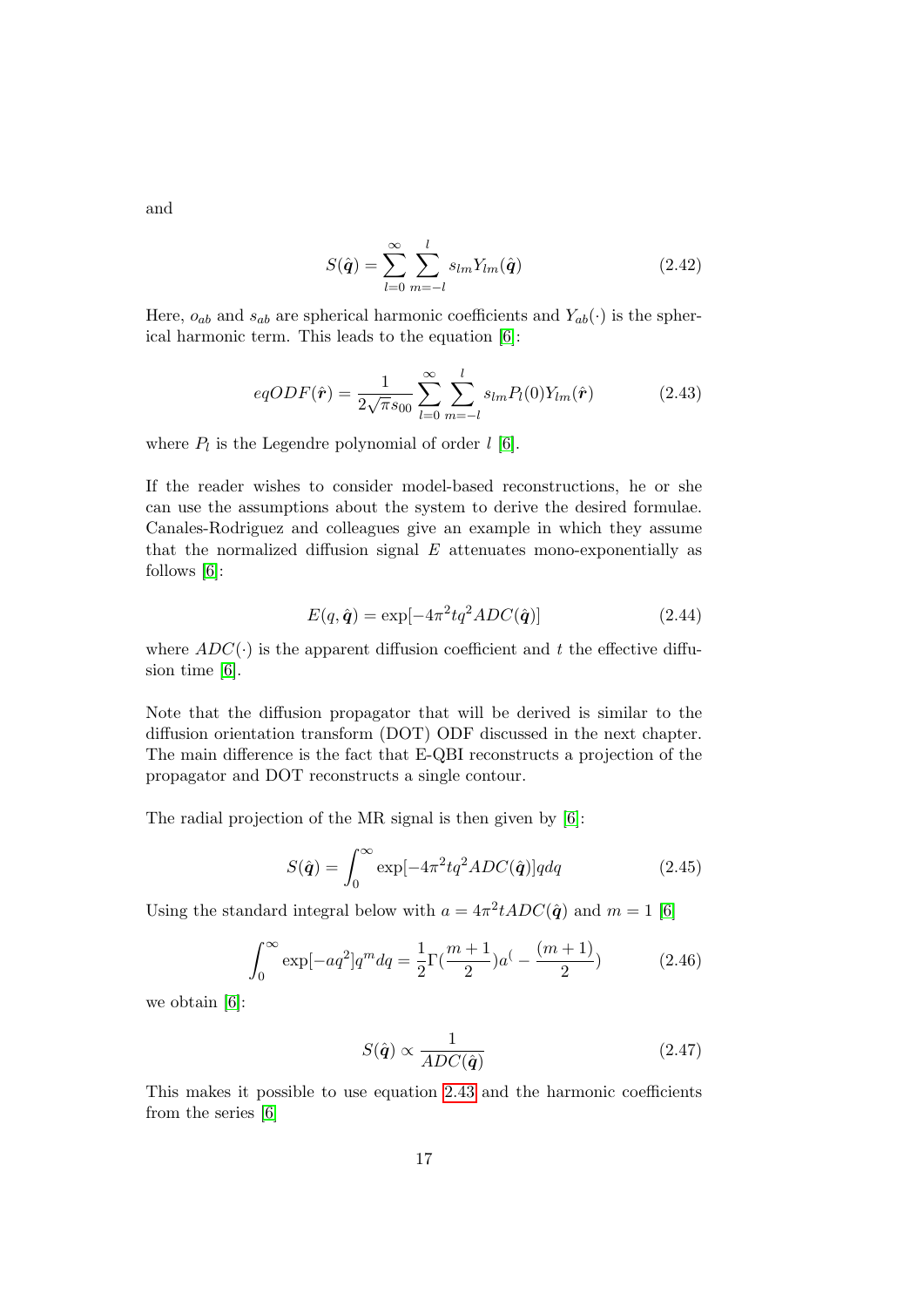$$
\frac{1}{ADC(\hat{\boldsymbol{q}})} = \sum_{l=0}^{\infty} \sum_{m=-l}^{l} s_{lm} Y_{lm}(\hat{\boldsymbol{q}})
$$
(2.48)

to calculate the eqODF.

#### <span id="page-20-0"></span>2.3.4 Constant solid angle Q-ball imaging (CSA-QBI)

Noting, as Barnett did in his article, the failure of Tuch to use the correct definition of the probability density function, Aganj and colleagues set out to rework the Q-ball imaging method using a constant solid angle element as the basis for integration.

Without loss of generality, Aganj et. al assume the  $r_0$  in  $P(R, \tau)$  is the origin of the system. This gives us  $P(r, \tau)$  as the conditional diffusion PDF. Also, it means that  $P(r, \tau)dxdydz$  represents the probability that a spin originally at the origin will have migrated to the volume  $dxdydz$  located at r in time  $\tau$ . We transform the system into spherical coordinates, parameterized by  $(r, \theta, \phi)$ , where  $\mathbf{r} = r\mathbf{u} = (r \sin(\theta) \cos(\phi), r \sin(\theta) \sin(\phi), r \cos(\theta))$ . Then  $dxdydz$  becomes  $r^2 \sin(\theta) dr d\theta d\phi$ . [\[10\]](#page-34-6) Thus, the true ODF, according to Aganj and colleagues (aODF) is given by the following formula [\[10\]](#page-34-6):

$$
aODF(\mathbf{u}) = \int_0^\infty P(r\sin(\theta)\cos(\phi), r\sin(\theta)\sin(\phi), r\cos(\theta))r^2\sin(\theta)d\theta d\phi
$$
\n(2.49)

and is equivalent to the bODF. We can rewrite this as:

$$
aODF(\mathbf{u}) = \int_0^\infty P(r\mathbf{u})r^2 d\mathbf{u}
$$
 (2.50)

Note here the difference with Tuch's ODF definition. The above integral is inherently normalized and dimensionless. It represents the integral of probability in a small cone with constant solid angle. This means that the artificial broadening of the ODF's peaks that occurs in Tuch's definition of the Q-ball ODF does not occur here.

Aganj and colleagues start their discussion on the practical calculation of the *aODF* with the following two remarks [\[10\]](#page-34-6):

- 1. The Fourier transform of  $P(r)|r^2|$  is equal to  $-\nabla^2 E(q)$ , with  $\nabla^2$  the Laplacian operator.
- 2. For a symmetric function f that maps the  $\mathbb{R}^3$  to the real line and has the Fourier transform function  $\hat{f}(q)$  and an arbitrary unit vector  $u$ , the following equation holds: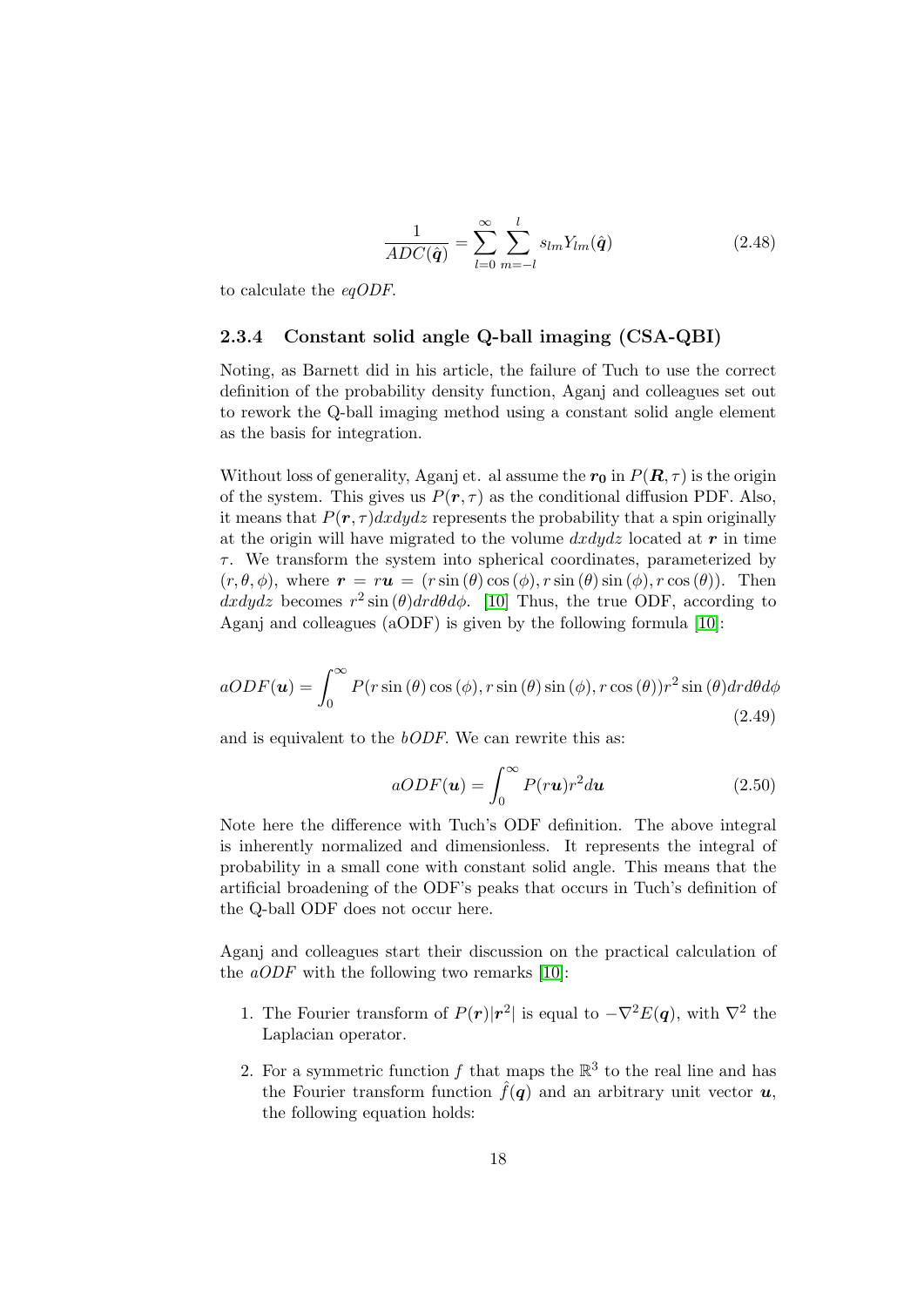$$
\int_0^\infty f(r\mathbf{u})dr = \frac{1}{8\pi^2} \int \int_{\perp \mathbf{u}} \hat{f}(\mathbf{q})d^2\mathbf{q}
$$
 (2.51)

Here,  $\perp u$  is the plane perpendicular to the vector u [\[10\]](#page-34-6).

This leads to the following expression for the  $aODF$  [\[10\]](#page-34-6):

$$
aODF(\mathbf{u}) = -\frac{1}{8\pi^2} \int \int_{\perp \mathbf{u}} \nabla^2 E(\mathbf{q}) d^2 \mathbf{q}
$$
 (2.52)

Without loss of generality, the coordinates are chosen such that  $\perp \mathbf{u}$  is the  $q_x - q_y$  plane (or  $\boldsymbol{z} = \boldsymbol{u}$ ). This means that  $d^2\boldsymbol{q} = q dq d\phi$ . The Laplacian is rewritten in terms of spherical coordinates and the surface integral calculated by fixing  $\theta = \frac{\pi}{6}$  $\frac{\pi}{2}$ . This gives [\[10\]](#page-34-6):

$$
aODF(z) = -\frac{1}{8\pi^2} \int_0^{2\pi} \int_0^{\infty} \frac{1}{q} \frac{\partial^2}{\partial q^2} (qE) + \frac{1}{q^2} \nabla_b^2 Eqdq d\phi \tag{2.53}
$$

When the first term is worked out, it is found to equal  $-2\pi$ . The assumptions made to come to this conclusion are that the diffusion signal and its radial derivative go to zero sufficiently fast as  $q \to \infty$  and that the derivative is bounded at the origin [\[10\]](#page-34-6). Keeping  $\theta = \frac{7\pi}{8}$  $\frac{\pi}{2}$ , this gives [\[10\]](#page-34-6):

$$
aODF(z) = \frac{1}{4\pi} - \frac{1}{8\pi^2} \int_0^{2\pi} \int_0^{\infty} \frac{1}{q} \nabla_b^2 E(q) dq d\phi \qquad (2.54)
$$

To compute the remaining integral, values of  $E(q)$  are required for the entire q-space [\[10\]](#page-34-6). This requires either a great deal of measurements or the application of a model.

### <span id="page-21-0"></span>2.4 Strengths and weaknesses of Q-ball methods

We summarize here the strengths and weaknesses of the Q-ball imaging method in its general form.

#### <span id="page-21-1"></span>2.4.1 Strengths of Q-ball Imaging

To summarize, the strengths of Q-ball imaging are:

- It is model-independent, i.e. based only on the acquired signal, without assumptions as to the underlying diffusion patterns.
- It is robust and fast in comparison to other methods.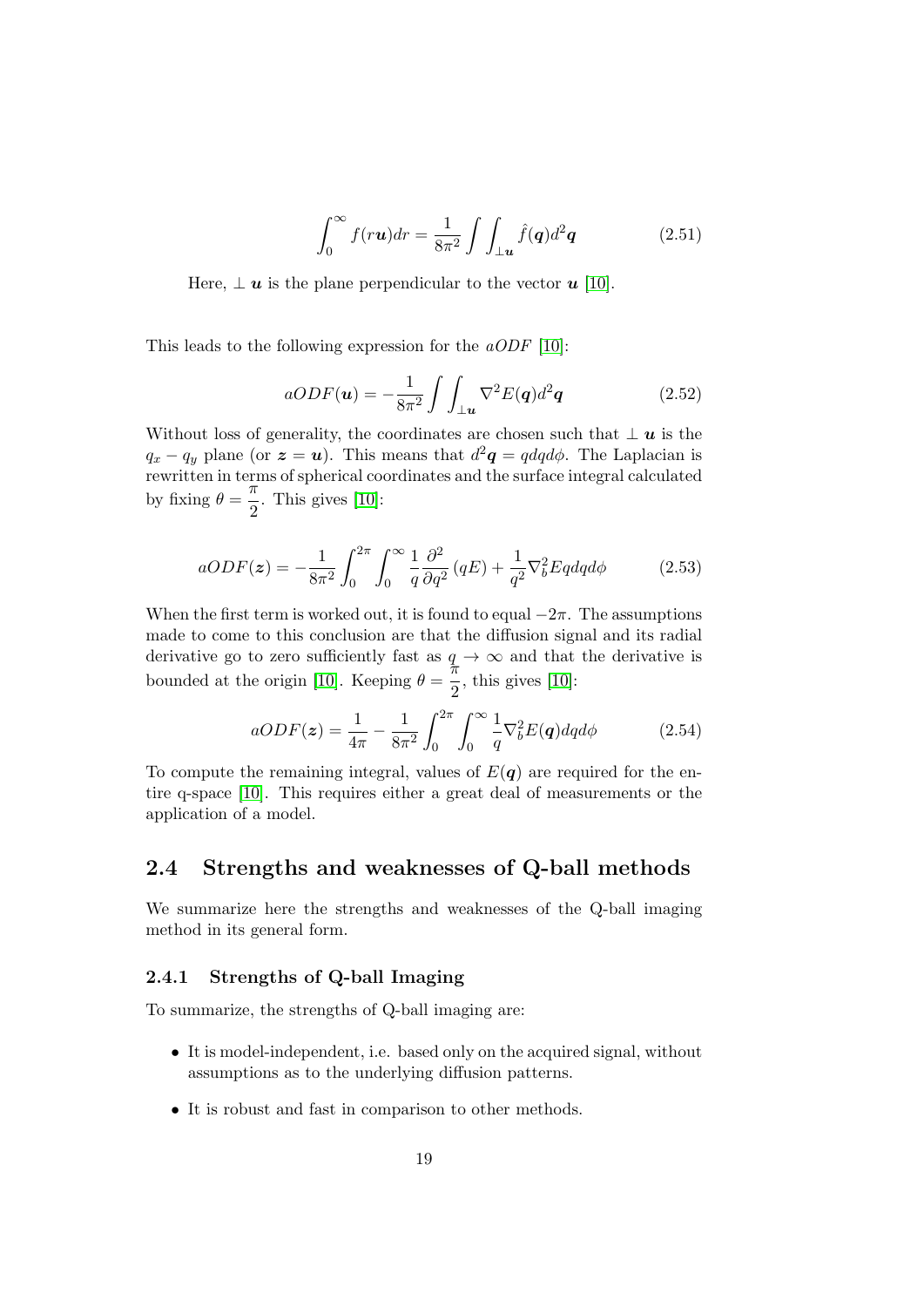### <span id="page-22-0"></span>2.4.2 Weaknesses of Q-ball Imaging

We conclude that Q-ball imaging is weak in the following areas:

- The ODF is assumed to be perfectly symmetrical. This may not be the case, especially at the current level of resolution.
- The narrow pulse condition is assumed to be satisfied, which is currently not the case.
- It is assumed that the medium consists of a set of long, thin pipes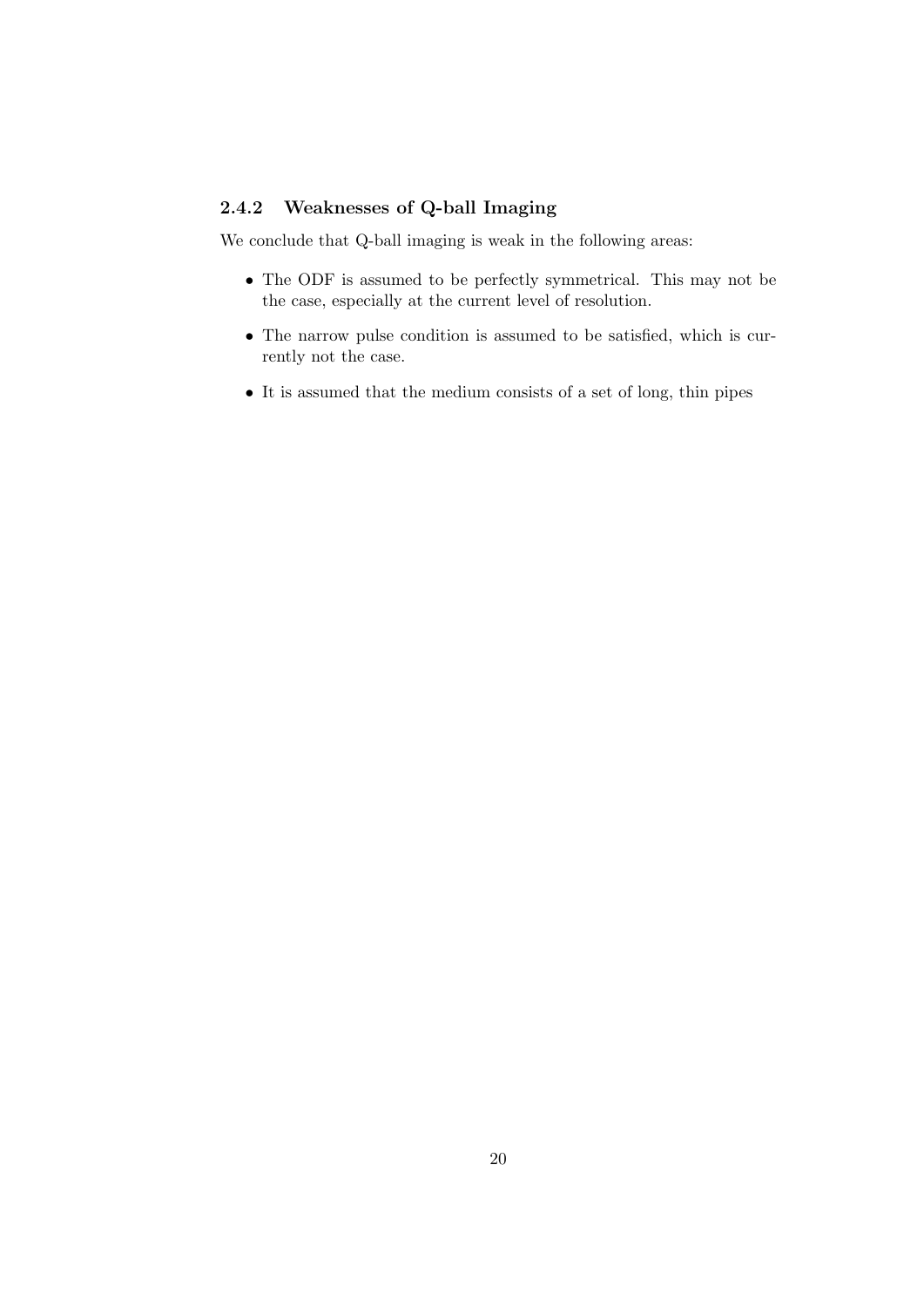# <span id="page-23-0"></span>Chapter 3 DOT-ODF

In this chapter we discuss the DOT method for calculating an orientation distribution function. We begin with an overview of DOT theory and then proceed to discuss the various assumptions the method makes and the potential consequences thereof.

### <span id="page-23-1"></span>3.1 DOT-ODF theory

Here we consider the theory that governs the use of the DOT-ODF method. We use notation consistent with that used in the previous chapter for Q-ball imaging.

We recall from the previous chapter that the relationship between the modulus MRI signal  $(|E|)$  and the diffusion propagator  $(P)$ , assuming symmetry of diffusion and the fact that the narrow pulse condition (see our discussion in the previous chapter) is met, is given by [\[12\]](#page-35-2) [\[5\]](#page-34-9):

$$
P(\rho, \hat{\boldsymbol{r}}) = \oint_{\Omega} \int_0^{\infty} |E(q, \hat{\boldsymbol{q}})| \exp(-2\pi i \rho q \hat{\boldsymbol{r}} \hat{\boldsymbol{q}}) q^2 dq d\hat{\boldsymbol{q}} \qquad (3.1)
$$

Here,  $q = q\hat{q}$  and  $r = \rho\hat{r}$  are the q-space and real-space vectors respectively, separated into their lengths and unit vectors. Also note that  $q = \frac{\gamma \hat{G} \tau}{2}$  $\frac{a}{2\pi}$ , where G and  $\tau$  are respectively the intensity and duration of the magnetic field gradient and  $\gamma$  is the gyromagnetic ratio of protons (the diffusing species) [\[5\]](#page-34-9).

 $\Omega$  represents the set of all possible directions of the  $\hat{q}$  unit vector, equivalent to the unit sphere in q-space. The integral over the surface of this unit sphere is given by [\[5\]](#page-34-9):

$$
\oint_{\Omega} d\hat{\mathbf{q}} = \int_{0}^{2\pi} \int_{0}^{\pi} \sin(\theta) d\theta d\phi \qquad (3.2)
$$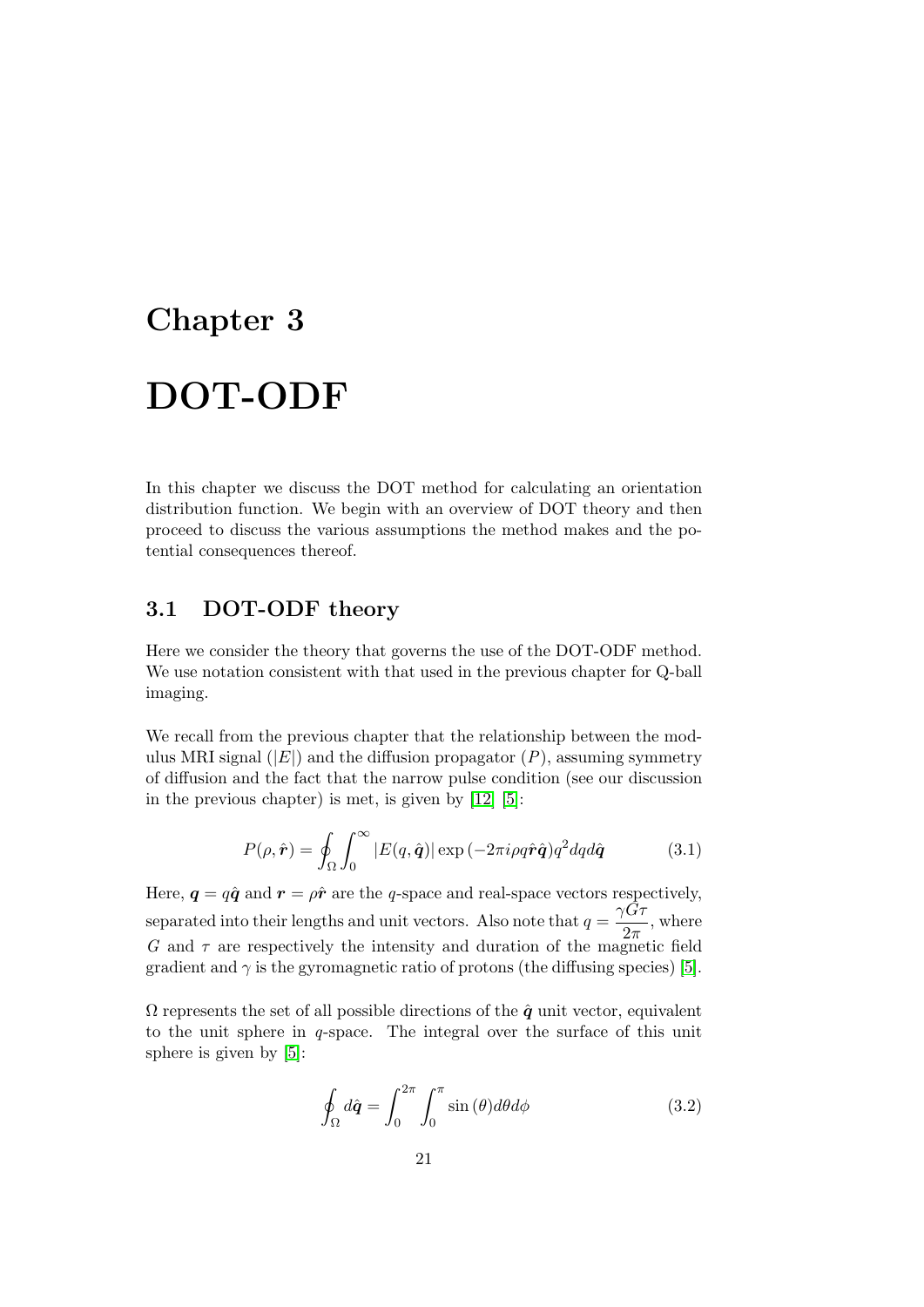In the diffusion orientation transform (DOT) calculations, one assumes that the signal  $E$  attenuates mono-exponentially, leading to the equation [\[5\]](#page-34-9):

$$
|E(q, \hat{q})| = \exp\left(-4\pi^2 t q^2 D[\hat{q}]\right)
$$
\n(3.3)

Here, t is the effective experimental diffusion time and  $D[*]$  represents the apparent diffusion coefficient or diffusivity profile [\[5\]](#page-34-9). The diffusivity profile can be represented using a spherical-harmonic expansion, according to the diagram below [\[12\]](#page-35-2):

$$
D[\boldsymbol{u}] \frac{\stackrel{SHT}{\rightarrow}}{\stackrel{\longleftarrow}{\stackrel{\longleftarrow}{\stackrel{\longleftarrow}{\stackrel{\longleftarrow}{\stackrel{\longleftarrow}{\stackrel{\longleftarrow}{\stackrel{\longleftarrow}{\stackrel{\longleftarrow}{\stackrel{\longleftarrow}{\stackrel{\longleftarrow}{\stackrel{\longleftarrow}{\stackrel{\longleftarrow}{\stackrel{\longleftarrow}{\stackrel{\longleftarrow}{\stackrel{\longleftarrow}{\stackrel{\longleftarrow}{\stackrel{\longleftarrow}{\stackrel{\longleftarrow}{\stackrel{\longleftarrow}{\stackrel{\longleftarrow}{\stackrel{\longleftarrow}{\stackrel{\longleftarrow}{\stackrel{\longleftarrow}{\stackrel{\longleftarrow}{\stackrel{\longleftarrow}{\stackrel{\longleftarrow}{\stackrel{\longleftarrow}{\stackrel{\longleftarrow}{\stackrel{\longleftarrow}{\stackrel{\longleftarrow}{\stackrel{\longleftarrow}{\stackrel{\longleftarrow}{\stackrel{\longleftarrow}{\stackrel{\longleftarrow}{\stackrel{\longleftarrow}{\stackrel{\longleftarrow}{\stackrel{\longleftarrow}{\stackrel{\longleftarrow}{\stackrel{\longleftarrow}{\stackrel{\longleftarrow}{\stackrel{\longleftarrow}{\stackrel{\longleftarrow}{\stackrel{\longleftarrow}{\stackrel{\longleftarrow}{\stackrel{\longleftarrow}{\stackrel{\longleftarrow}{\stackrel{\longleftarrow}{\stackrel{\longleftarrow}{\stackrel{\longleftarrow}{\stackrel{\longleftarrow}{\stackrel{\longleftarrow}{\stackrel{\longleftarrow}{\stackrel{\longleftarrow}{\stackrel{\longleftarrow}{\stackrel{\longleftarrow}{\stackrel{\longleftarrow}{\stackrel{\longleftarrow}{\stackrel{\longleftarrow}{\stackrel{\longleftarrow}{\stackrel{\longleftarrow}{\stackrel{\longleftarrow}{\stackrel{\longleftarrow}{\stackrel{\longleftarrow}{\stackrel{\longleftarrow}{\stackrel{\longleftarrow}{\stackrel{\longleftarrow}{\stackrel{\longleftarrow}{\stackrel{\longleftarrow}{\stackrel{\longleftarrow}{\stackrel{\longleftarrow}{\stackrel{\longleftarrow}{\stackrel{\longleftarrow}{\stackrel{\longleftarrow}{\stackrel{\longleftarrow}{\stackrel{\longleftarrow}{\stackrel{\longleftarrow}{\stackrel{\longleftarrow}{\stackrel{\longleftarrow}{\stackrel{\longleftarrow}{\stackrel{\longleftarrow}{\stackrel{\longleftarrow}{\stackrel{\longleftarrow}{\stackrel{\longleftarrow}{\stackrel{\longleftarrow}{\stackrel{\longleftarrow}{\stackrel{\longleftarrow}{\stackrel{\longleftarrow}{\stackrel{\longleftarrow}{\stackrel{\longleftarrow}{\stackrel{\longleftarrow}{\stackrel{\longleftarrow}{\stackrel{\longleftarrow}{\stackrel{\
$$

SHT stands for "spherical harmonic transform", while LS stands for "Laplace" series expansion". The  $a_{lm}$  are the spherical harmonic coëfficients.

In addition, the DOT makes use of the plane wave expansion in terms of spherical wave functions, given by [\[5\]](#page-34-9):

$$
\exp\left(-2\pi i\rho q\hat{\boldsymbol{r}}\hat{\boldsymbol{q}}\right) = \lim_{N \to \infty} 4\pi \sum_{l=0}^{N} \sum_{m=-l}^{l} (-i)^{l} J_{l}(2\pi q\rho) Y_{lm}(\hat{\boldsymbol{r}}) \overline{Y_{lm}}(\hat{\boldsymbol{q}}) \qquad (3.5)
$$

In this equation,  $J_l(*)$  is the spherical Bessel function of the first kind with the given input.  $Y_{lm}(*)$  and  $\overline{Y_{lm}}(*)$  are the spherical harmonic of order l and its complex conjugate respectively [\[5\]](#page-34-9).

Using the mono-exponential attenuation equation and the plane wave expansion, we can rewrite the diffusion propagator as [\[5\]](#page-34-9):

$$
P(\rho, \hat{\bm{r}}) = \lim_{N \to \infty} \sum_{l=0}^{N} \sum_{m=-l}^{l} (-1)^{l/2} Y_{lm}(\hat{\bm{r}}) \oint_{\Omega} Y_{lm}^*(\hat{\bm{q}}) I_l(\rho, \hat{\bm{q}}) d\hat{\bm{q}} \qquad (3.6)
$$

Here, we can expand  $I_l(\rho, \hat{q})$  using spherical harmonics (for details see [\[5\]](#page-34-9)):

$$
I_l(\rho, \hat{\mathbf{q}}) = \lim_{N \to \infty} \sum_{l'=0}^{N} \sum_{m'= -l'}^{l'} a_{l'm'}^l Y_{l'm'}(\hat{\mathbf{q}})
$$
(3.7)

Next, we use the remark from Canales-Rodriguez and colleagues' 2010 paper, which says that an ODF can be written in a general form as follows:

$$
ODF_n(\hat{r}) = \frac{1}{Z_n} \int_0^\infty \rho^n P(\hat{r}, \rho) d\rho \qquad (3.8)
$$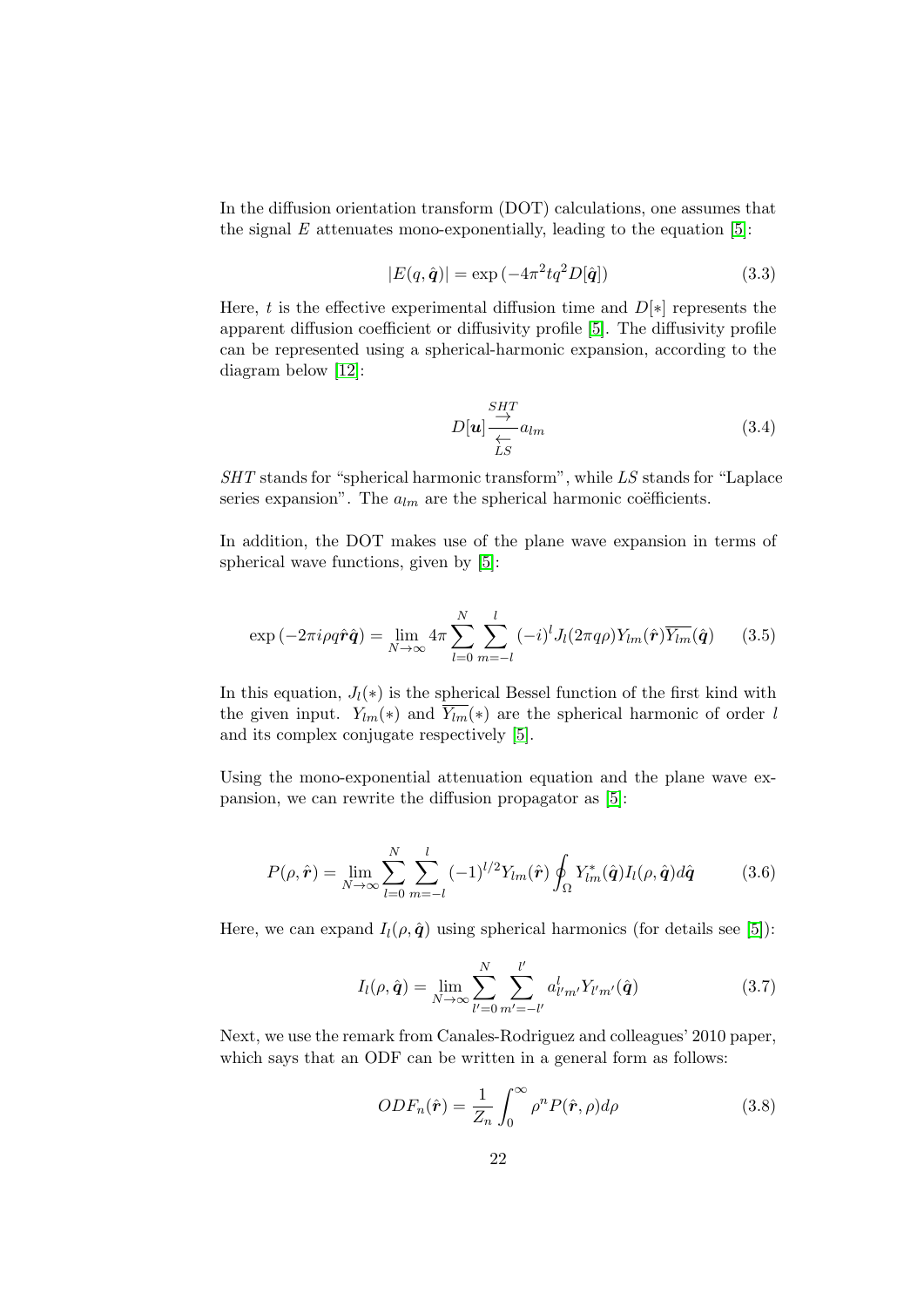$ODF_0$  resembles Tuch and Descoteaux' definitions of the ODF, whereas  $ODF<sub>2</sub>$  comes closer to the definitions of Barnett and Aganj and colleagues.

Again using spherical harmonics, Canales-Rodriguez and colleagues obtain [\[5\]](#page-34-9):

$$
ODF_0(\hat{\boldsymbol{r}}) \propto \sum_{l=0}^{\infty} \sum_{m=-l}^{l} P_l(0) d_{lm} Y_{lm}(\hat{\boldsymbol{r}})
$$
\n(3.9)

and:

$$
ODF_2(\hat{\boldsymbol{r}}) = \frac{4}{\pi} \sum_{l=0}^{\infty} \sum_{m=-l}^{l} (-1)^{l/2} f_{lm} \chi_l Y_{lm}(\hat{\boldsymbol{r}})
$$
(3.10)

with

$$
\chi_l = \begin{cases} g_l & \text{if } \forall l \neq 0\\ \frac{2\pi^{l/2} |h_0|}{f_{00}} & \text{if } l = 0 \end{cases}
$$
(3.11)

and  $g_l$  and  $h_l$  are coefficients obtained by solving [\[5\]](#page-34-9):

$$
\Phi_{l,n}(\hat{\boldsymbol{q}}) = \frac{\Gamma(\frac{l+3}{2})}{2^{l+3}\pi^{3/2}\Gamma(l+\frac{3}{2})[D(\hat{\boldsymbol{q}})t]^{\frac{l+3}{2}}} \int_0^\infty \rho^{l+n} {}_1F^1\left(\frac{l+3}{2};l+\frac{3}{2};-\frac{\rho^2}{4D(\hat{\boldsymbol{q}})t}\right)d\rho
$$
\n(3.12)

Note that the above equation, for  $n = 2$ , has the general solution [\[5\]](#page-34-9):

$$
\Phi_{l,2}(\hat{\boldsymbol{q}}) = \frac{4}{\pi} \{ g_l \left[ \kappa + \log \left( \frac{1}{D(\hat{\boldsymbol{q}})t} \right) \right] - h_l \}
$$
(3.13)

### <span id="page-25-0"></span>3.2 Strengths and weaknesses of DOT-ODF

#### <span id="page-25-1"></span>3.2.1 The mono-exponential signal attenuation model

Canales-Rodriguez and colleagues used a far-field analysis (used commonly in electromagnetism physics) to study the effects of the mono-exponential signal attenuation assumption on image quality. They defined the far-field limit as being  $\rho q \gg \frac{(N+1)}{2}$  $\frac{1}{2\pi}$ . The far-field pattern of the diffusion propagator  $(P_{FF})$  predicted by the DOT method can then be written as [\[5\]](#page-34-9):

$$
P_{FF} = \frac{1}{\left[4\pi D(\hat{\boldsymbol{r}})t\right]^{3/2}} \exp\left[-\frac{\rho^2}{4D(\hat{\boldsymbol{r}})t}\right] \tag{3.14}
$$

In the far-field limit, Canales-Rodriguez and colleagues conclude, the monoexponential signal attenuation assumption leads to a calculated diffusion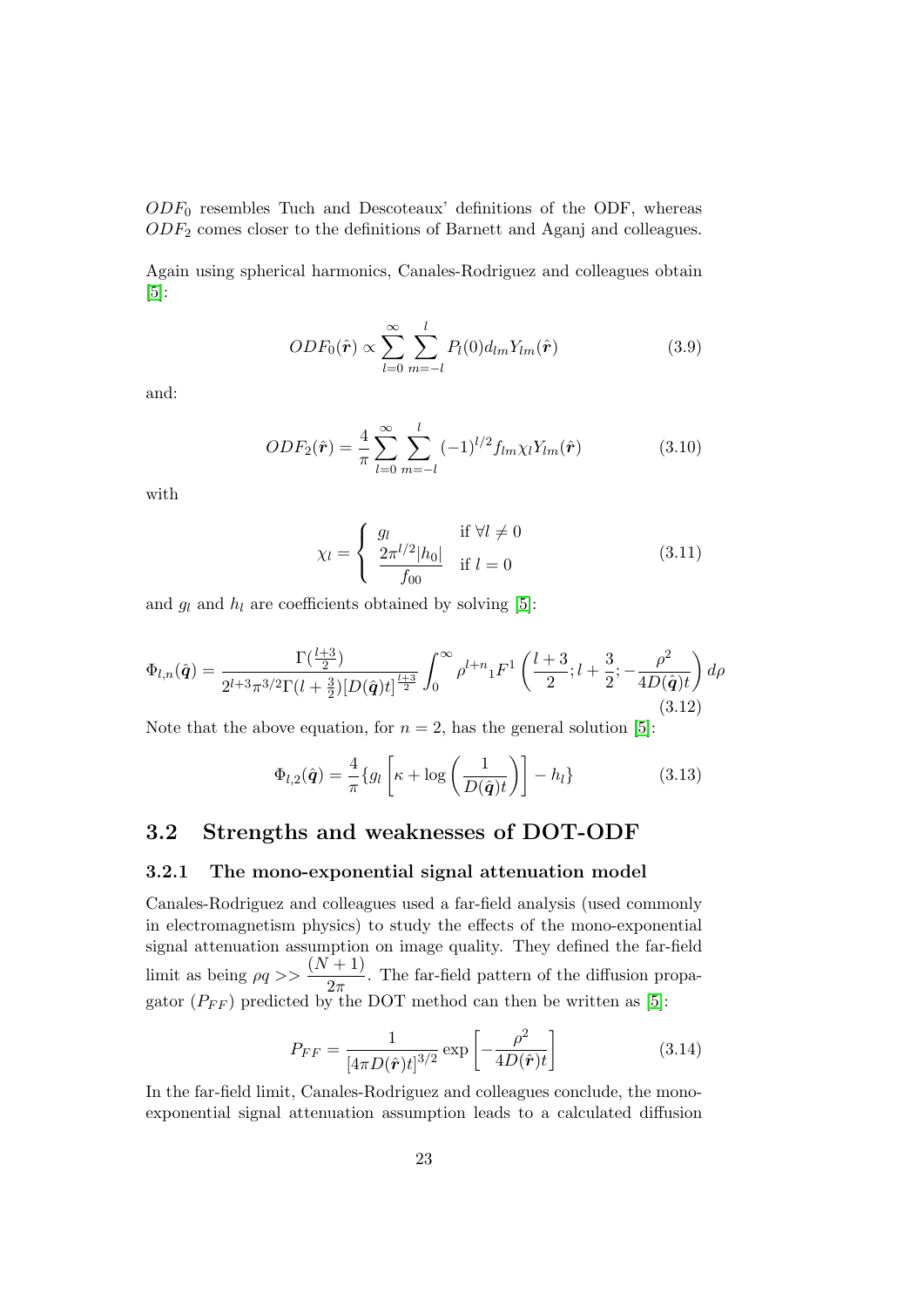propagator that does not accurately reflect the underlying microgeometry of the tissue. The maxima of this diffusivity profile in general do not coincide with the main axes of the medium. Their results imply that there is a limit to the displacements that DOT can accurately quantify. There seems to be a critical radius in real space beyond which the diffusion propagator becomes biased, likely in the medium- to large displacements limit (Canales-Rodriguez and colleagues do not specify what they consider a "large" displacement) [\[5\]](#page-34-9).

#### <span id="page-26-0"></span>3.2.2 Consequences of multi-exponential models

The extension of the DOT model to the multi-exponential signal attenuation case is called "trivial" by Ozarslan and Canales-Rodriguez [\[12\]](#page-35-2) [\[5\]](#page-34-9). However, while this leads to increased accuracy of the model, the parameter estimation for higher-order models requires highly time-intensive sampling schemes. This may make such a multi-exponential model undesirable for use in a clinical setting [\[5\]](#page-34-9).

#### <span id="page-26-1"></span>3.2.3 Gaussian diffusivity

Note that with the use of exponential models, the assumption of Gaussian diffusivity is implied. However, considering that a typical HARDI voxel has a volume in the order of  $10mm<sup>3</sup>$  and thus contains thousands of cells, this is not a trivial assumption. In fact, only at low  $b$  or  $q$  values does a Gaussian model adequately describe the motion of water molecules in brain tissue [\[2\]](#page-34-2). However, high b or q values are often desirable in diffusion imaging techniques due to the time required for molecules to diffuse [\[11\]](#page-34-10). This leads to a conflict and implies that models that permit non-Gaussian diffusivity would be the wiser choice.

#### <span id="page-26-2"></span>3.2.4 Finite sampling of q-space

The use of a Fourier transform defined on the whole of q-space when really the support in  $q$ -space is finite leads to a blurred form of the diffusion propagator being calculated, which has decreased contrast and angular resolution. Canales-Rodriguez et. al. prove this by remarking that a model-free diffusion propagator (which we will refer to as  $P_F$ , in accordance with their notation) would have the form [\[5\]](#page-34-9):

<span id="page-26-3"></span>
$$
P_F(\rho, \hat{\mathbf{r}}) = \oint_{\Omega} \int_0^{\infty} |E(q, \hat{\mathbf{q}})| \Pi(\frac{q}{q_{max}}) \exp(-2\pi i \rho \hat{\mathbf{r}} \hat{\mathbf{q}}) q^2 dq d\hat{\mathbf{q}} \tag{3.15}
$$

Here,  $\Pi(*)$  is a filter in q-space defined as follows: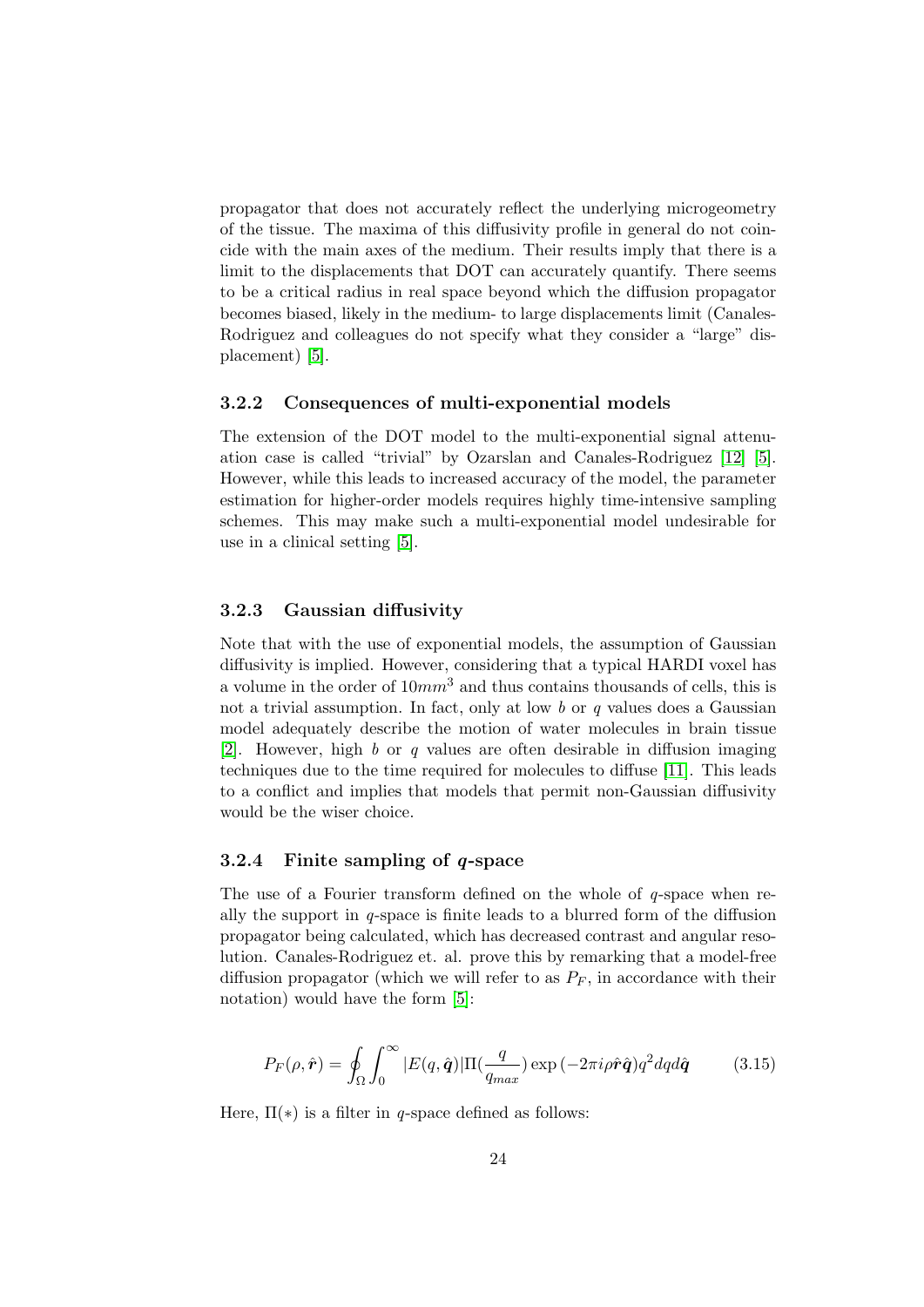$$
\Pi(\frac{q}{q_{max}}) = \begin{cases} 1, \forall q \le q_{max} \\ 0, \forall q > q_{max} \end{cases}
$$
\n(3.16)

Note that  $q_{max}$  is the maximum experimental value of q.

Note then that with Bracewell's convolution theorem, the filtered diffusion propagator can be rewritten in terms of the true diffusion propagator  $(P)$ as follows [\[5\]](#page-34-9):

$$
P_F = P \otimes \mathbb{F}\{\Pi\} \tag{3.17}
$$

In this equation,  $\otimes$  is a convolution operator and  $\mathbb{F}(*)$  is the three-dimensional continuous Fourier transform of the filter. This Fourier transform evaluates to [\[5\]](#page-34-9):

$$
\mathbb{F}\{\Pi\} = 4\pi \frac{\sin\left(2\pi q_{max}R\right) - 2\pi q_{max}R\cos\left(2\pi q_{max}R\right)}{\left(2\pi R\right)^3} \tag{3.18}
$$

In the words of Canales-Rodriguez and colleagues,

[...] the estimated intensity for the diffusion propagator at a particular point  $r$  arises from the contributions of all points of the space, their real intensities weighted by ...  $\mathbb{F}\{\Pi\}$  depending on the distance  $R$  to the considered point.

This means that the model-free propagator will suffer from decreased angular resolution and decreased contrast. In order to counteract the effects of the convolution with the filter's Fourier transform, a deconvolution algorithm would have to be designed and implemented. This has not been done to date to the knowledge of the author.

#### <span id="page-27-0"></span>3.2.5 Truncation of the spherical harmonic series

Recall from equation [3.15](#page-26-3) that we took the limit of  $N$  to infinity. For practical calculations, however, N must be limited to a finite number. This finite  $N$  is then used in the calculation of the plane wave expansion and the diffusion propagator. Within a sphere of radius  $\rho = \frac{N}{2}$  $\frac{1}{2\pi q}$  the truncated series still gives a rigorous representation of the plane wave, but the wave field decays rapidly outside of this sphere [\[5\]](#page-34-9). The truncated plane wave therefore acts as a low-pass filter in  $q$ -space [\[5\]](#page-34-9). One may continue to use the convolution equation given in the previous section, but this time with a different maximum value for the filter  $(q_{max} = \frac{N}{2})$  $\frac{1}{2\pi\rho}$ ). This means that [\[5\]](#page-34-9):

$$
\mathbb{F}\{\Pi\} = \frac{1}{2\pi^2 R^3} \left[ \sin\left(\frac{NR}{\rho}\right) - \frac{NR}{\rho} \cos\left(\frac{NR}{\rho}\right) \right]
$$
(3.19)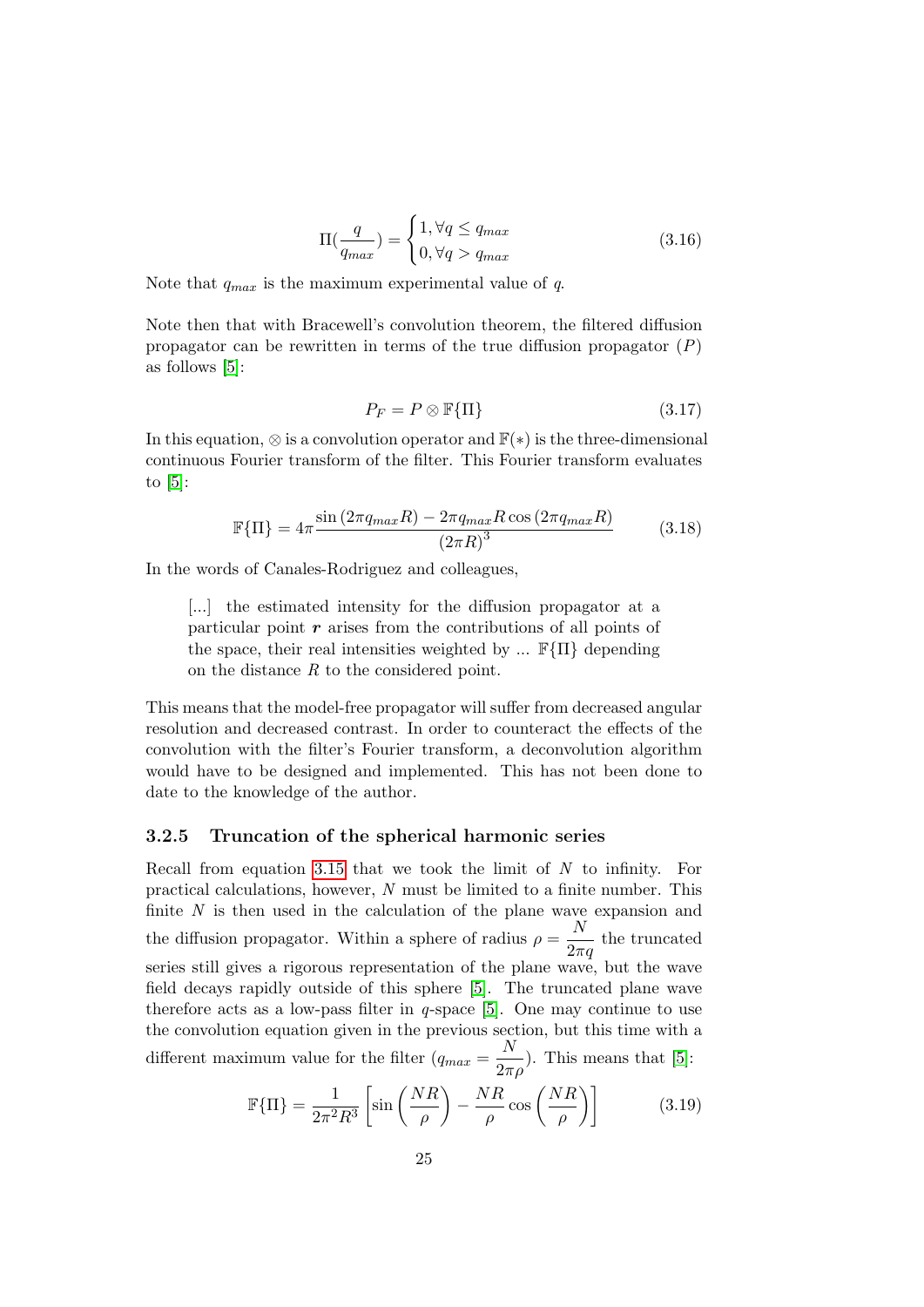Only in the limit  $N \to \infty$  does the calculated diffusion propagator resemble the true diffusion propagator. The truncation reduces the angular resolution of the calculated diffusion propagator.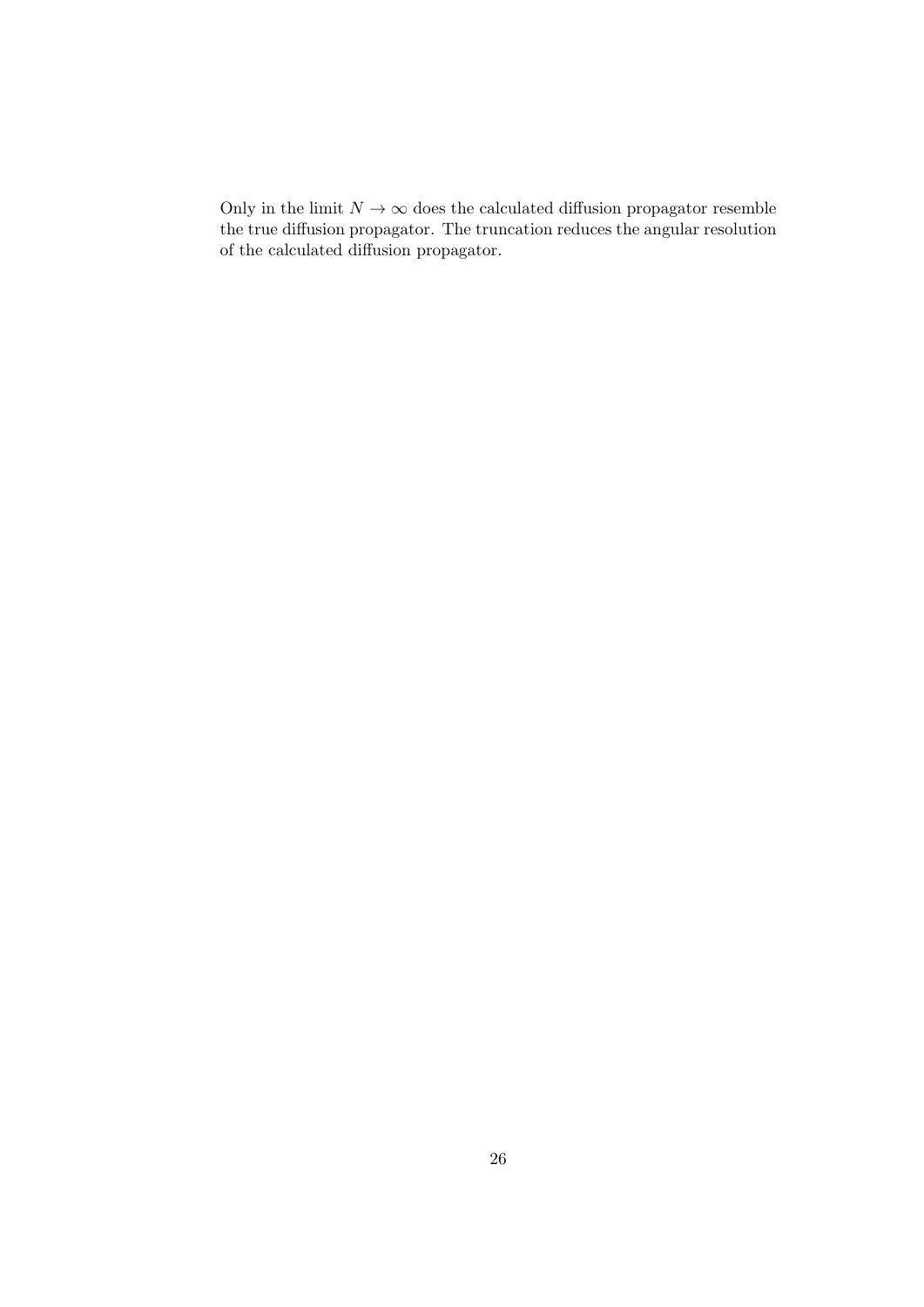# <span id="page-29-0"></span>Chapter 4

# Conclusions

# <span id="page-29-1"></span>4.1 Strengths and weaknesses of Q-ball imaging and DOT-ODF

In this section we summarize the strengths and weaknesses of the Q-ball imaging- and DOT methods for calculating an ODF. In doing so, we hope to help the reader decide wisely between the two options.

The strenghts of Q-ball imaging are its speed and robustness in comparison to other methods and (primarily) its lack of an underlying signal model aside from the assumption of symmetry in the diffusion pattern. Weaknesses include the assumption regarding the medium (it consists of a set of long, thin pipes - the true structure is far more complex), the assumption that the narrow pulse condition is satisfied (this is currently simply not the case), and the previously mentioned assumption of a symmetric diffusion pattern (at the current resolution this is not a trivial assumption).

In the case of the DOT-ODF method, strengths include its supposed accuracy and speed, though these relative to the Q-ball method are not discussed. [\[12\]](#page-35-2) Weaknesses of the method include the underlying assumption of exponential signal decay (which implies a Gaussian diffusion pattern), a sampling time-intensive expansion to multi-exponential models, finite sampling of q-space (leading to a blurred diffusion PDF), and in the calculations, the practical necessity of truncating the model's spherical harmonic series (which also leads to blurring and broadening of the ODF peaks).

### <span id="page-29-2"></span>4.2 Remarks

Based on the strengths/weaknesses analysis of the Q-ball imaging- and DOT ODF calculation methods, the author suggests that Q-ball imaging, in its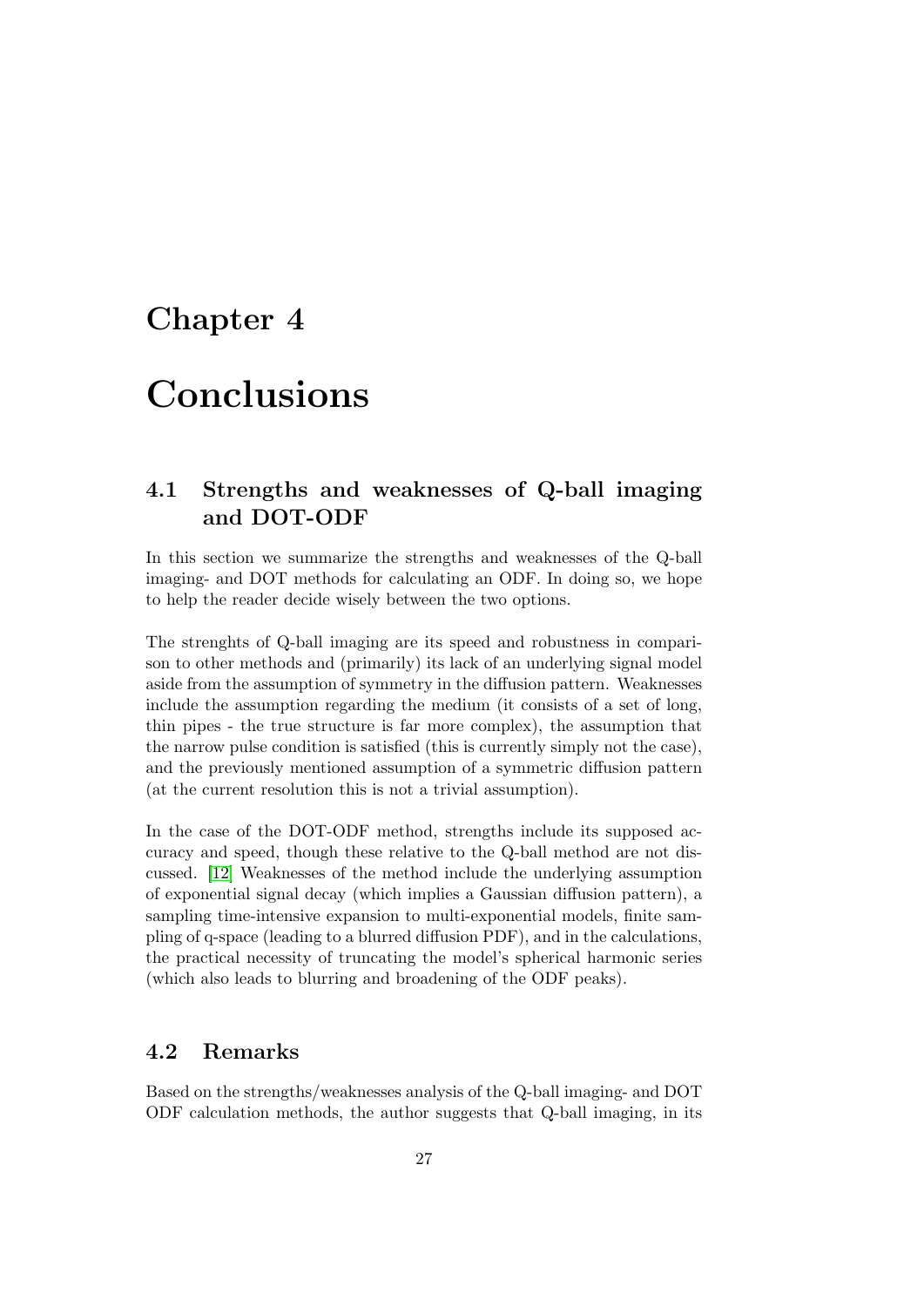expanded form where the correct definition of a probability density function is used, is the most widely applicable of the two. However, it may be possible, if HARDI resolution increases and more is known about the underlying diffusion characteristics of the medium, to use the DOT method for certain parts of the anatomy and Q-ball imaging for the rest.

# <span id="page-30-0"></span>4.3 Suggestions for further research

Considering that one of the primary problems in both the Q-ball imaging and DOT methods is the assumption of a perfectly symmetric diffusion pattern, it may be interesting to perform further research regarding methods that allow for non-symmetric diffusion patterns. Given the current level of resolution, this will likely lead to large improvements in the accuracy of the reconstruction of fibres.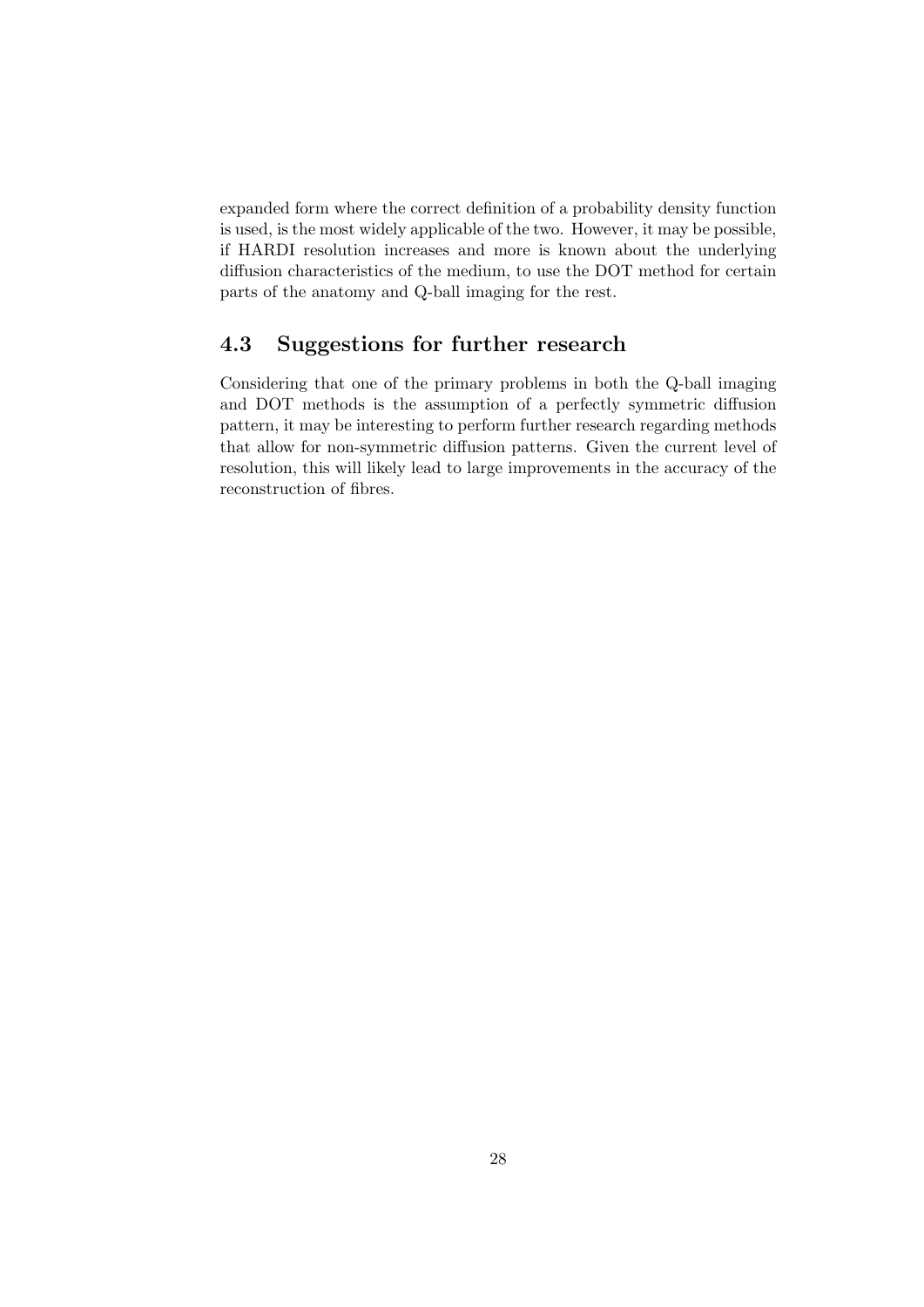# <span id="page-31-0"></span>Appendix A

# Formula list

# <span id="page-31-1"></span>A.1 General relations

1. Average of spins in a given voxel or diffusion probability density function (according to D. Tuch):

$$
P(\mathbf{R}, \tau) = \int \rho(\mathbf{r_0}) \mathsf{P}(\mathbf{R} + \mathbf{r_0}, \tau, \mathbf{r_0}) d\mathbf{r_0}
$$
 (A.1)

2. Relation between average of spins in a given voxel and the magnetic resonance signal:

$$
P(\mathbf{R}, \tau) = \mathcal{F}[E(\mathbf{q})]
$$
 (A.2)

3. Diffusion wave vector:

$$
q = \frac{\gamma \delta g}{2\pi} \tag{A.3}
$$

# <span id="page-31-2"></span>A.2 Q-ball relations

1. Tuch's Q-ball ODF (tODF):

$$
tODF(\mathbf{u}) = \frac{1}{Z} \int_0^\infty P(r\mathbf{u}, \tau) dr \tag{A.4}
$$

2. Funk-Radon transform:

$$
\mathcal{M}[f](n) = \int_{S_u} f(\boldsymbol{x}) \delta(\boldsymbol{x} \cdot \boldsymbol{n}) d\boldsymbol{x}
$$
 (A.5)

3. Tuch's modified Funk-Radon transform:

$$
\mathcal{M}[f](\boldsymbol{n},R) = \int_{S_u} f(\boldsymbol{x}) \delta(\boldsymbol{x} \cdot \boldsymbol{n}) \delta(|\boldsymbol{x}| - R) d\boldsymbol{x} \tag{A.6}
$$

4. Barnett's Q-ball ODF:

$$
bODF(\Theta, \Phi) = \int_0^\infty r^2 P(r, \Theta, \Phi) dr \tag{A.7}
$$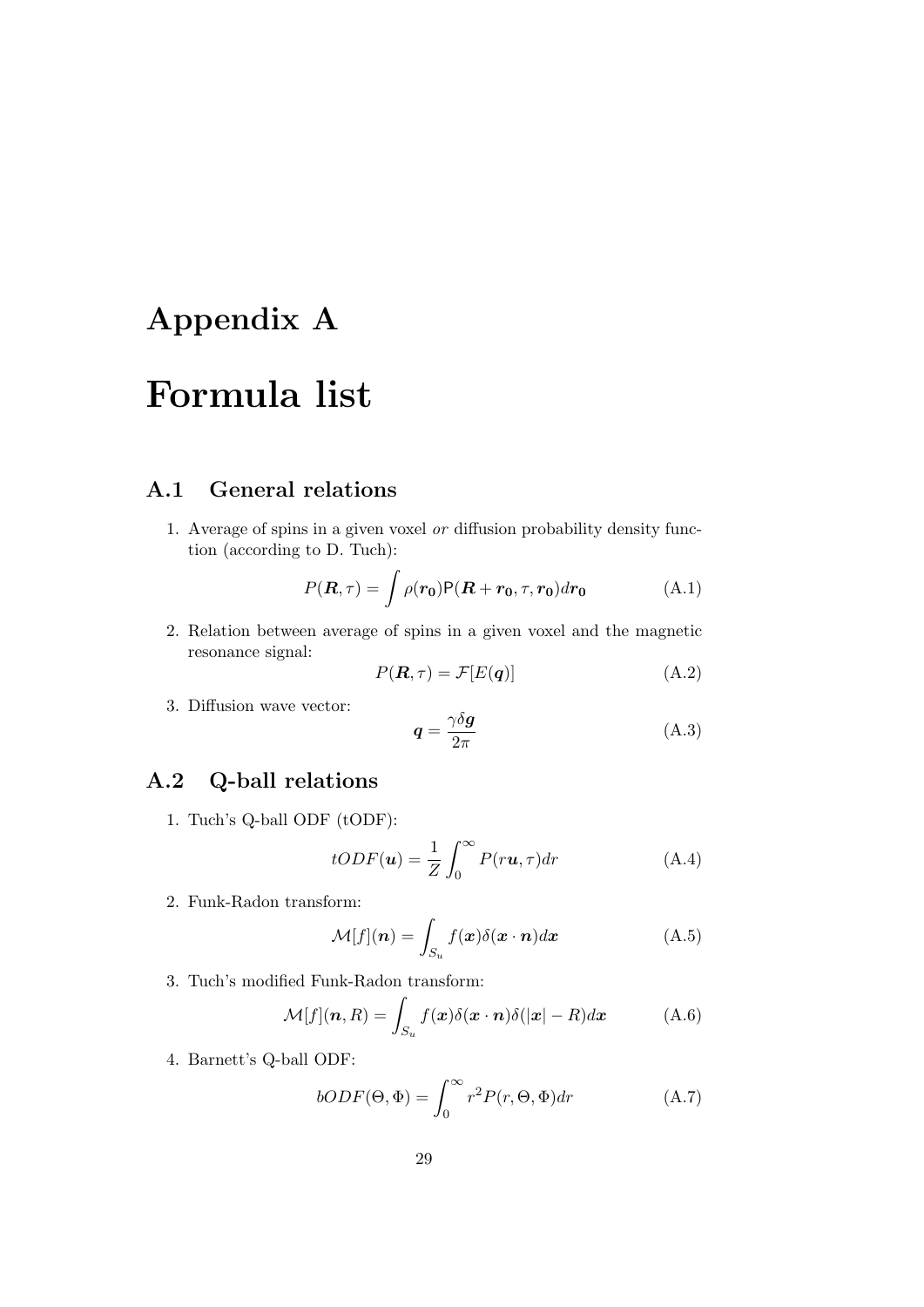# <span id="page-32-0"></span>A.3 DOT-ODF relations

1. Mono-exponential signal attenuation:

$$
|E(q, \hat{q})| = \exp\left(-4\pi^2 t q^2 D[\hat{q}]\right)
$$
 (A.8)

2. DOT-ODF, general form:

$$
ODF_n(\hat{r}) = \frac{1}{Z_n} \int_0^\infty \rho^n P(\hat{r}, \rho) d\rho \tag{A.9}
$$

3. DOT-ODF,  $n = 0$ :

$$
ODF_0(\hat{\boldsymbol{r}}) \propto \sum_{l=0}^{\infty} \sum_{m=-l}^{l} P_l(0) d_{lm} Y_{lm}(\hat{\boldsymbol{r}})
$$
(A.10)

4. DOT-ODF,  $n = 2$ :

$$
ODF_2(\hat{\boldsymbol{r}}) = \frac{4}{\pi} \sum_{l=0}^{\infty} \sum_{m=-l}^{l} (-1)^{l/2} f_{lm} \chi_l Y_{lm}(\hat{\boldsymbol{r}})
$$
(A.11)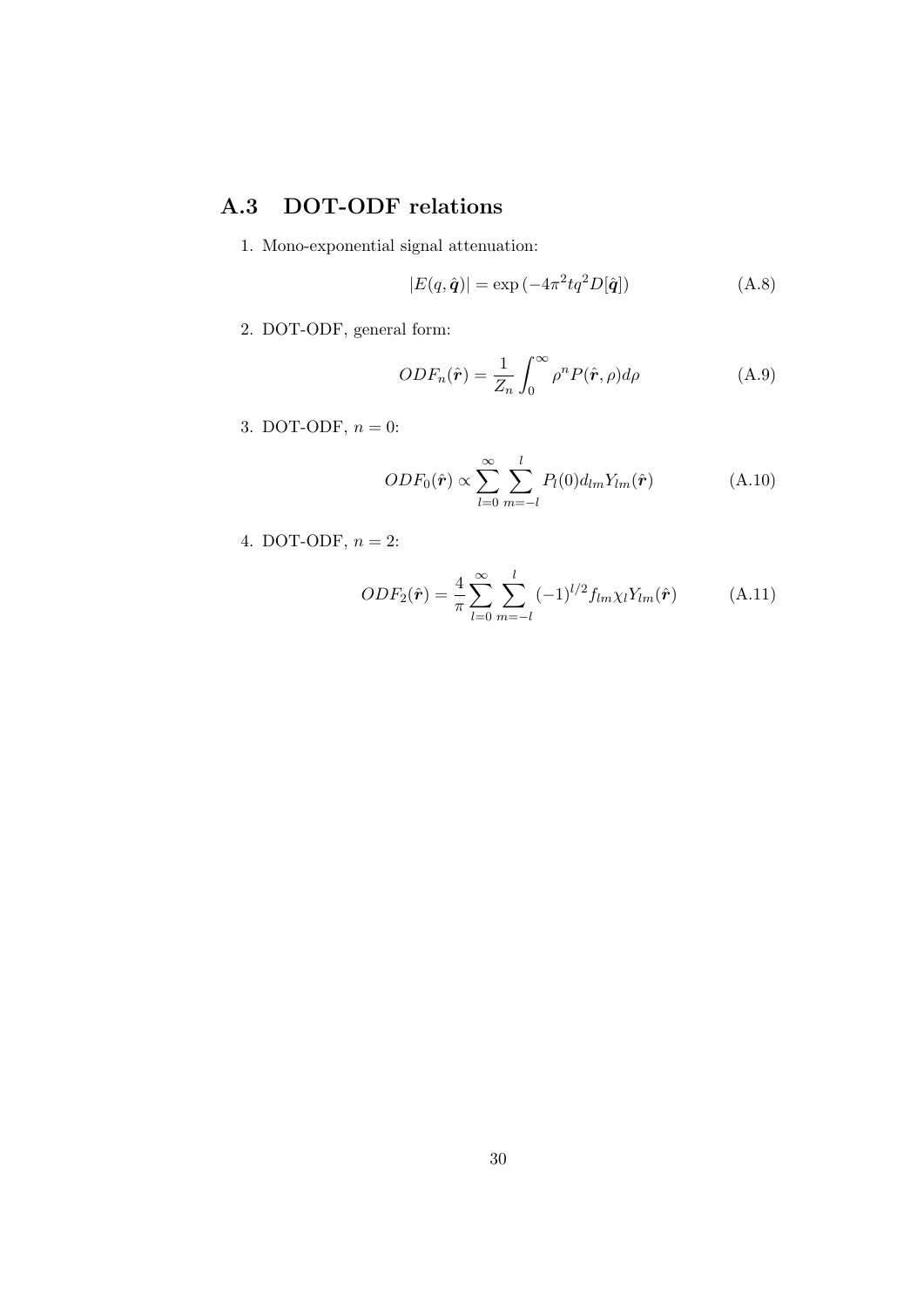# <span id="page-33-0"></span>Appendix B

# Symbol list

- 1.  $P(\mathbf{R}, \tau)$ : Average of spins in a given voxel or diffusion probability density function (according to D. Tuch)
- 2.  $\rho(r_0)$ : Initial spin density of voxel
- 3. F: Fourier transform
- 4.  $S(\cdot)$ : Magnetic resonance signal, full, diffusion-weighted image
- 5.  $S_0$ : Magnetic resonance signal, static field image
- 6.  $E(\cdot) = \frac{S(\cdot)}{S}$  $\frac{\partial \langle \cdot \rangle}{\partial S_0}$ : Normalized magnetic resonance signal
- 7. q: Diffusion wave vector
- 8. γ: Gyromagnetic ratio
- 9. δ: Gradient pulse duration
- 10. g: Diffusion gradient vector
- 11. Z: Dimensionless normalization constant used to ensure that Tuch's Q-ball ODF has unit mass
- 12. M: Funk-Radon transform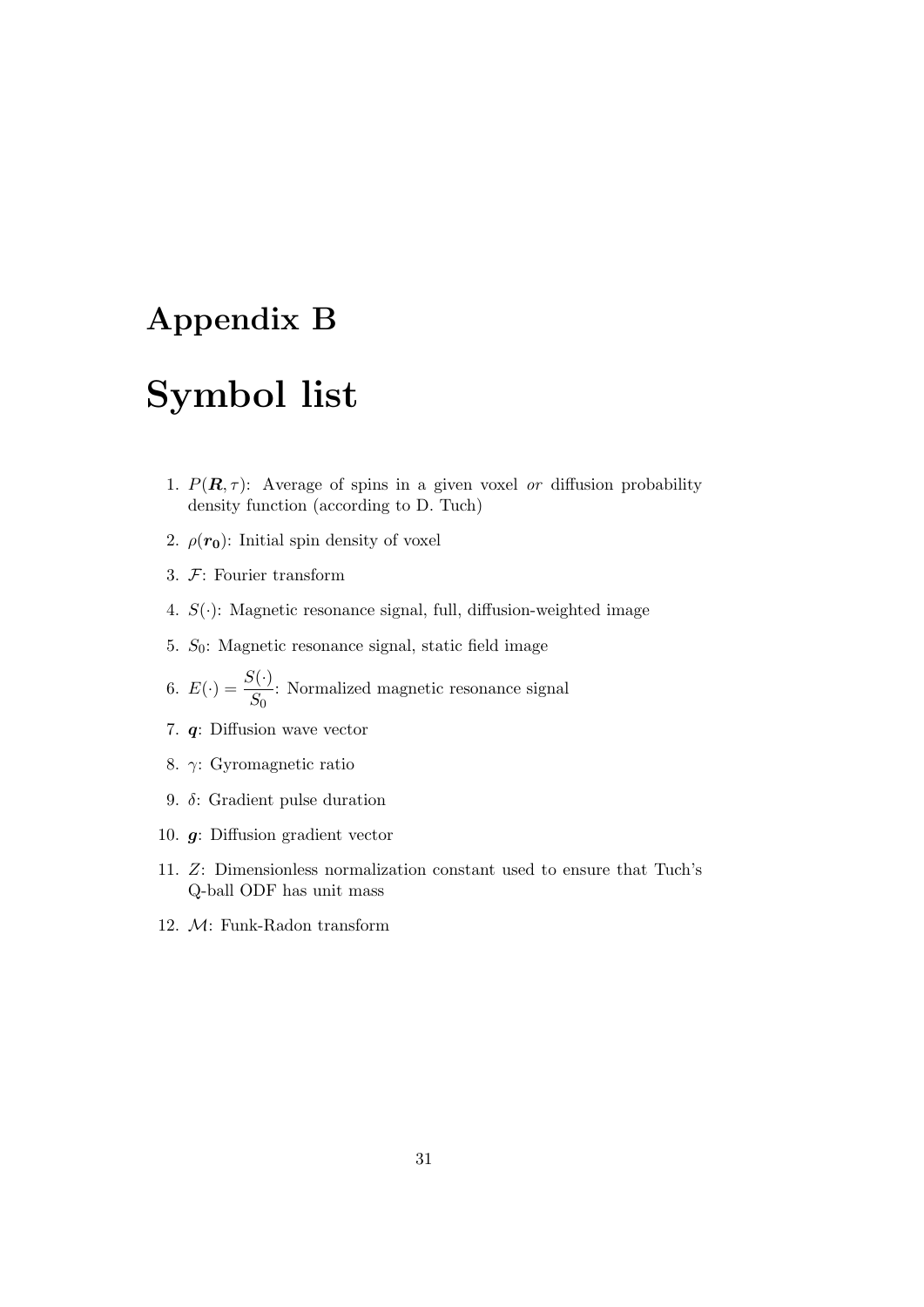# Bibliography

- <span id="page-34-5"></span>[1] Alan Barnett, Theory of q-ball imaging redux: Implications for fiber tracking, Magnetic Resonance in Medicine  $62$  (2009), 910 – 923.
- <span id="page-34-2"></span>[2] Assaf and Basser, Composite hindered and restricted model of diffusion (charmed) mr imaging of the human brain, NeuroImage  $27$  (2005), 48 – 58.
- <span id="page-34-0"></span>[3] C. Beaulieu, The basis of anisotropic water diffusion in the nervous system: a technical review, NMR in Biomedicine  $15$  (2002),  $435 - 455$ .
- <span id="page-34-4"></span>[4] Callaghan, Eccles, and Xia, Nmr microscopy of dynamic displacements: k-space and q-space imaging, Journal of Physics: Scientific Instruments 21 (1988), 820–822.
- <span id="page-34-9"></span>[5] E.J. et al. Canales-Rodriguez, Diffusion orientation transform revisited, NeuroImage 49 (2010), 1326 – 1339.
- <span id="page-34-8"></span>[6] Iturria-Medina Canales-Rodriguez, Melie-Garcia, Mathematical description of q-space in spherical coordinates: Exact q-ball imaging, Magnetic Resonance in Medicine 61 (2009), 1350 – 1367.
- <span id="page-34-3"></span>[7] David S. Tuch, Q-ball imaging, Magnetic Resonance in Medicine 52  $(2004)$ ,  $1358 - 1372$ .
- <span id="page-34-7"></span>[8] M. et al. Descoteaux, Regularized, fast, and robust analytical q-ball *imaging*, Magnetic Resonance in Medicine  $58$  (2007), 497 – 510.
- <span id="page-34-1"></span>[9] E.O. Stejskal and J.E. Tanner, Spin diffusion measurements: Spin echoes in the presence of a time-dependent field gradient, The Journal of Chemical Physics 42 (1965).
- <span id="page-34-6"></span>[10] Aganj et al., Odf reconstruction in q-ball imaging with solid angle consideration, ISBI (2009), 1398 – 1401.
- <span id="page-34-10"></span>[11] Hagmann et. al., Understanding diffusion mr imaging techniques: From scalar diffusion-weighted imaging to diffusion tensor imaging and be*yond*, RadioGraphics **26** (2006), S205 – S223.